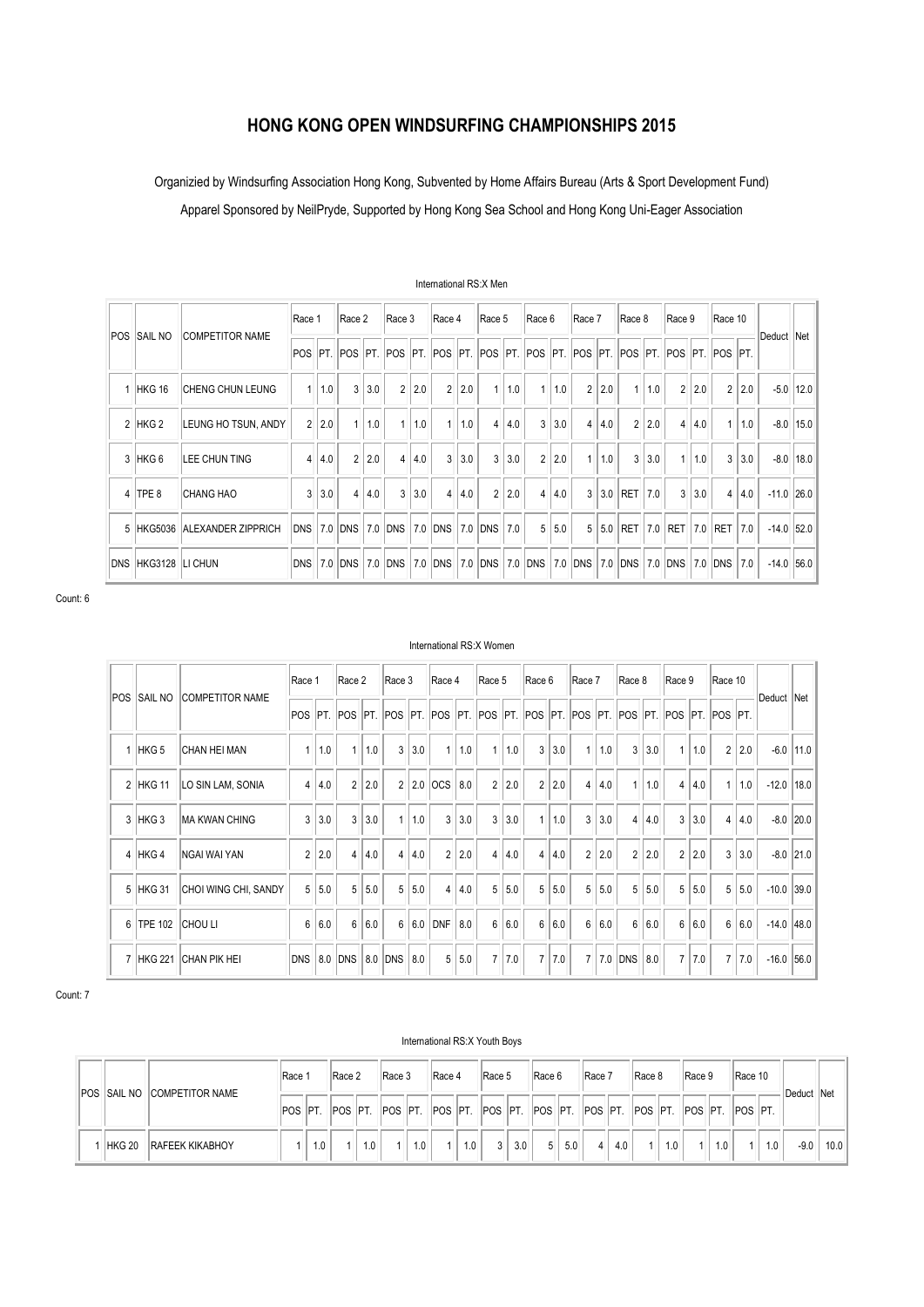| $\overline{2}$  | JPN <sub>5</sub>  | <b>IKEDA KENSEI</b>    | 3              | 3.0  | 3              | 3.0  | 4              | 4.0  | 4              | 4.0    | $\overline{2}$ | 2.0         | $\overline{c}$ | 2.0         | $\overline{2}$ | 2.0      | $\overline{2}$ | 2.0  | 2              | 2.0  | $\overline{2}$   | 2.0       | $-8.0$  | 18.0  |
|-----------------|-------------------|------------------------|----------------|------|----------------|------|----------------|------|----------------|--------|----------------|-------------|----------------|-------------|----------------|----------|----------------|------|----------------|------|------------------|-----------|---------|-------|
| $\mathbf{3}$    | HKG 36            | CHENG HO YIN           | 4              | 4.0  | $\overline{4}$ | 4.0  | 3              | 3.0  | 3              | 3.0    | 1              | 1.0         |                | 1.0         |                | 1.0      | $\overline{4}$ | 4.0  | 3              | 3.0  | 3                | 3.0       | $-8.0$  | 19.0  |
| 4               | HKG <sub>23</sub> | <b>LEUNG TSZ CHUNG</b> | $\overline{2}$ | 2.0  | $\overline{2}$ | 2.0  | $\overline{2}$ | 2.0  | $\overline{2}$ | 2.0    | 4              | 4.0         | 8              | 8.0         | 10             | 10.0     | 3              | 3.0  | $\overline{7}$ | 7.0  | 4                | 4.0       | $-18.0$ | 26.0  |
| 5               | HKG 13            | WONG CHUN YAN, CHARLES | $\overline{7}$ | 7.0  | 5              | 5.0  | 5              | 5.0  | 5              | 5.0    | $\overline{7}$ | 7.0         | 3              | 3.0         | 3              | 3.0      | 10             | 10.0 | 4              | 4.0  | $\boldsymbol{6}$ | 6.0       | $-17.0$ | 38.0  |
| 6               | HKG <sub>21</sub> | <b>CHENG CHING YIN</b> | 6              | 6.0  | $\overline{7}$ | 7.0  | 12             | 12.0 | 6              | 6.0    | 5              | 5.0         | $\overline{7}$ | 7.0         | $\overline{7}$ | 7.0      | 13             | 13.0 | 8              | 8.0  | 5                | 5.0       | $-25.0$ | 51.0  |
|                 | 7 HKG 9           | HUI KWAN NOK, CHRIS    | 10             | 10.0 | $6\phantom{1}$ | 6.0  | 6              | 6.0  | 12             | 12.0   | 6              | 6.0         | $6\phantom{1}$ | 6.0         | 5              | 5.0      | $\overline{7}$ | 7.0  | 10             | 10.0 | 13               | 13.0      | $-25.0$ | 56.0  |
| 8               | HKG <sub>27</sub> | TSE FAI HO             | 11             | 11.0 | 12             | 12.0 | 8              | 8.0  | 8              | 8.0    | 8              | 8.0         | 10             | 10.0        | 8              | 8.0      | 8              | 8.0  | 6              | 6.0  | 8                | 8.0       | $-23.0$ | 64.0  |
| 9               | HKG 14            | TO MING YAN, OSCAR     | 8              | 8.0  | 11             | 11.0 | $\overline{7}$ | 7.0  | 11             | $11.0$ | locs           | 15.0        |                | $12$   12.0 | 6              | 6.0      | 9              | 9.0  | 5              | 5.0  | 12               | 12.0      | $-27.0$ | 69.0  |
| 10 <sup>1</sup> | HKG 7             | LUI YIN FUNG           | 5              | 5.0  | 8              | 8.0  | 11             | 11.0 | 13             | 13.0   |                | $11$   11.0 | locs           | 15.0        | 9              | 9.0      | 5              | 5.0  | 11             | 11.0 | 9                | 9.0       | $-28.0$ | 69.0  |
| 11              | HKG <sub>8</sub>  | LEE LONG SAN           | 9              | 9.0  | 10             | 10.0 | 9              | 9.0  | 9              | 9.0    |                | 12 12.0     | 11             | 11.0        |                | 13 13.0  | 6              | 6.0  | 9              | 9.0  | 10               | 10.0      | $-25.0$ | 73.0  |
|                 | 12 HKG 33         | <b>HUI MAN TSUN</b>    | 12             | 12.0 | 9              | 9.0  | 10             | 10.0 | $\overline{7}$ | 7.0    | 9              | 9.0         | $\overline{4}$ | 4.0         | 12             | 12.0     | 12             | 12.0 | 12             | 12.0 |                  | $11$ 11.0 | $-24.0$ | 74.0  |
| 13              | HKG 34            | <b>PANG YU HANG</b>    | 13             | 13.0 | 13             | 13.0 | 13             | 13.0 | 10             | 10.0   |                | 10 10.0     | 9              | 9.0         | 11             | 11.0     | 11             | 11.0 | 13             | 13.0 | $\overline{7}$   | 7.0       | $-26.0$ | 84.0  |
| 14              | <b>HKG 117</b>    | YAN TAI CHEONG         | <b>DNS</b>     | 15.0 | <b>DNS</b>     | 15.0 | DNS            | 15.0 | <b>DNF</b>     | 15.0   |                | 13 13.0     | 13             | 13.0        | 14             | 14.0 DNS |                | 15.0 | DNS            | 15.0 | DNS              | 15.0      | $-30.0$ | 115.0 |

#### International RS:X Youth Girls

| POS <sup>-</sup> | <b>SAIL NO</b>    | <b>COMPETITOR NAME</b> | Race 1         |       | Race 2                                                                                   |     | Race 3         |     | Race 4         |     | Race 5         |       | Race 6         |     | Race 7         |     | Race 8         |       | Race 9         |     | Race 10        |     |              |            |
|------------------|-------------------|------------------------|----------------|-------|------------------------------------------------------------------------------------------|-----|----------------|-----|----------------|-----|----------------|-------|----------------|-----|----------------|-----|----------------|-------|----------------|-----|----------------|-----|--------------|------------|
|                  |                   |                        |                |       | IPOS PT. POS PT. POS PT. POS PT. POS PT. POS PT. POS PT. POS PT. POS PT. POS PT. POS PT. |     |                |     |                |     |                |       |                |     |                |     |                |       |                |     |                |     | Deduct       | <b>Net</b> |
|                  | <b>HKG3</b>       | <b>IMA KWAN CHING</b>  |                | 1.0   | $\overline{1}$                                                                           | 1.0 |                | 1.0 | 1              | 1.0 | 1              | 1.0   | $\mathbf{1}$   | 1.0 | $\mathbf{1}$   | 1.0 | $\overline{1}$ | 1.0   | $\mathbf{1}$   | 1.0 | $\mathbf{1}$   | 1.0 | $-2.0$       | 8.0        |
|                  | 2 HKG 31          | CHOI WING CHI, SANDY   |                | 2 2.0 | $\overline{2}$                                                                           | 2.0 | $\overline{2}$ | 2.0 | $\overline{2}$ | 2.0 |                | 2 2.0 | $\overline{2}$ | 2.0 | 2 <sup>1</sup> | 2.0 |                | 2 2.0 | $\overline{2}$ | 2.0 | $\overline{2}$ | 2.0 | $-4.0$       | 16.0       |
|                  | 3 TPE 102 CHOU LI |                        | 3 <sup>1</sup> | 3.0   | 3                                                                                        | 3.0 | $\mathbf{3}$   |     | $3.0$ DNF      | 5.0 | 3              | 3.0   | $\mathbf{3}$   | 3.0 | $\overline{3}$ | 3.0 | $\overline{3}$ | 3.0   | $\overline{3}$ | 3.0 | 3              | 3.0 | $-8.0$ 24.0  |            |
|                  | 4 HKG 221         | <b>CHAN PIK HEI</b>    |                |       | DNS 5.0 DNS 5.0 DNS                                                                      |     |                | 5.0 | 3              | 3.0 | $\overline{4}$ | 4.0   | $\overline{4}$ | 4.0 | $\overline{4}$ |     | 4.0 DNS        | 5.0   | $\overline{4}$ | 4.0 | 4              | 4.0 | $-10.0$ 33.0 |            |

Count: 4

| <b>POS SAIL NO</b> | <b>COMPETITOR NAME</b> | Race 1     |      | Race 2         |     | Race 3         |     | Race 4         |      | Race 5         |     | Race 6         |     | Race 7          |     | Race 8         |         | Race 9                 |      | Race 10        |      | Deduct Net |      |
|--------------------|------------------------|------------|------|----------------|-----|----------------|-----|----------------|------|----------------|-----|----------------|-----|-----------------|-----|----------------|---------|------------------------|------|----------------|------|------------|------|
|                    |                        | <b>POS</b> | IPT. | POS PT.        |     | POS PT.        |     | POS PT.        |      | POS PT.        |     |                |     | POS PT. POS PT. |     | POS PT.        |         | <b>POS PT. POS PT.</b> |      |                |      |            |      |
| HKG <sub>25</sub>  | LEUNG PUI HEI          |            | 1.0  | OCS 33.0       |     | $\overline{1}$ | 1.0 | $\mathbf{1}$   | 1.0  | 1 <sup>1</sup> | 1.0 | 1              | 1.0 | 1 <sup>1</sup>  | 1.0 |                | 1.0     | $\overline{1}$         | 1.0  | $\overline{1}$ | 1.0  | $-34.0$    | 8.0  |
| 2 HKG 15           | <b>HO SIU WING</b>     | 3          | 3.0  | 5              | 5.0 | $\overline{2}$ | 2.0 | $\overline{2}$ | 2.0  | $\overline{2}$ | 2.0 | 3              | 3.0 | 6               | 6.0 |                | 10 10.0 | $\overline{2}$         | 2.0  | 4              | 4.0  | $-16.0$    | 23.0 |
| $3$ ITA 4          | <b>EDOARDO TANAS</b>   | <b>DNF</b> | 33.0 | $\overline{7}$ | 7.0 | $\overline{4}$ | 4.0 | 5 <sup>5</sup> | 5.0  | 6              | 6.0 | $\overline{2}$ | 2.0 | $\overline{2}$  | 2.0 | 3              | 3.0     | 3                      | 3.0  | 10             | 10.0 | $-43.0$    | 32.0 |
| 4 HKG 22           | CHEUNG TIN YU, EARL    | 2          | 2.0  | OCS 33.0       |     | 3              | 3.0 | $\mathbf{3}$   | 3.0  | $\mathbf{3}$   | 3.0 | 9              | 9.0 | 8               | 8.0 | 2              |         | $2.0$ $OCS$            | 33.0 | 6              | 6.0  | $-66.0$    | 36.0 |
| 5 HKG 38           | <b>CHAN KIN HOL</b>    | 9          | 9.0  | $\overline{2}$ | 2.0 | $\overline{7}$ | 7.0 | 15             | 15.0 | $5^{\circ}$    | 5.0 | 8              | 8.0 | 9               | 9.0 | $\overline{7}$ | 7.0     | 5                      | 5.0  | 3              | 3.0  | $-24.0$    | 46.0 |

#### International Techno Youth Boys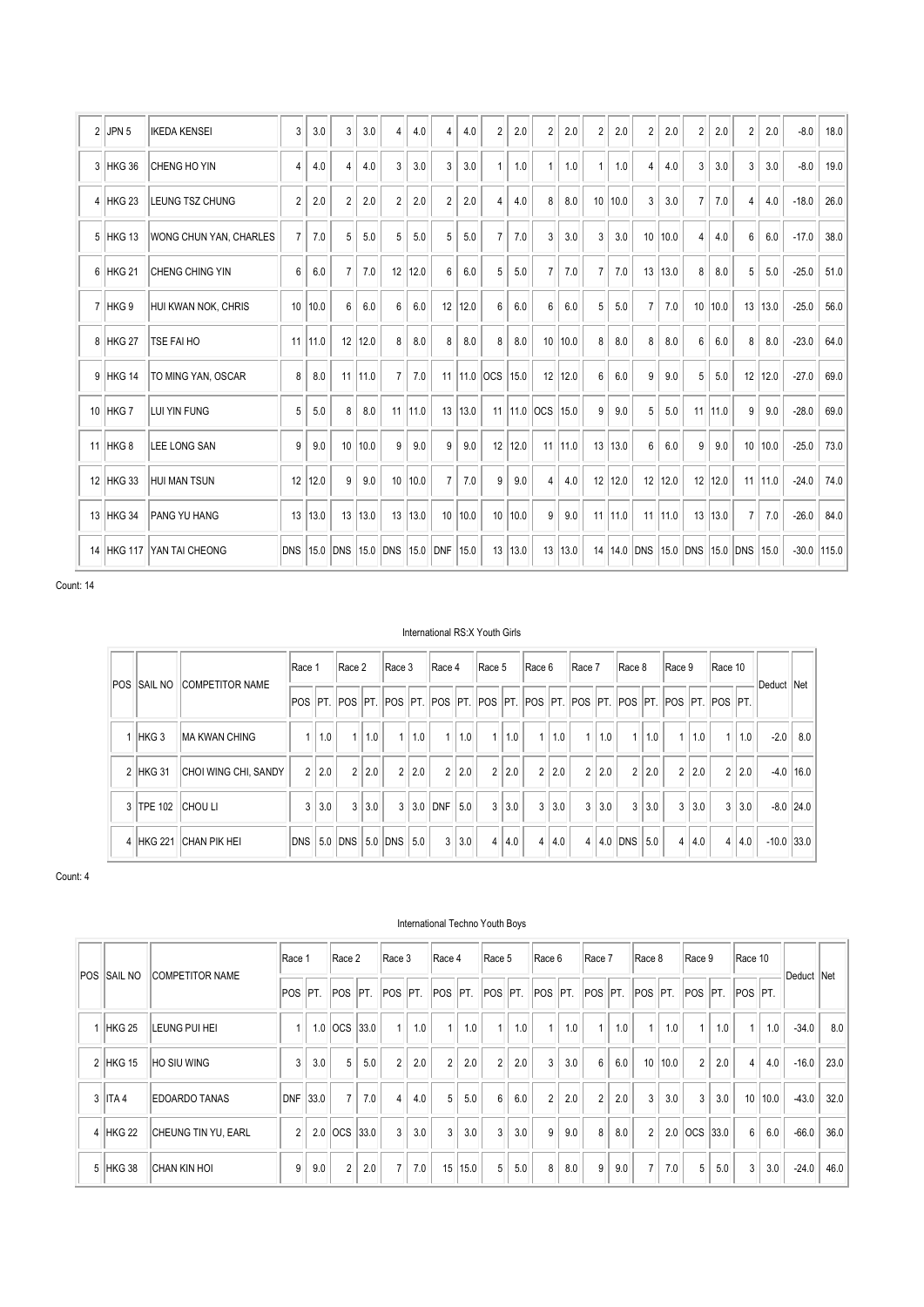| 6  | HKG 37           | LEUNG KWOK YIU              | 5          | 5.0  | 1                 | 1.0             | 5                                            | 5.0       | 6               | 6.0         | 7                 | 7.0       | 5          | 5.0         | 20                                                                                                          | 20.0      | 6                | 6.0     |                                    | 11 11.0   | 11               | 11.0    | $-31.0$ | 46.0          |
|----|------------------|-----------------------------|------------|------|-------------------|-----------------|----------------------------------------------|-----------|-----------------|-------------|-------------------|-----------|------------|-------------|-------------------------------------------------------------------------------------------------------------|-----------|------------------|---------|------------------------------------|-----------|------------------|---------|---------|---------------|
|    | 7 HKG 48         | <b>CHO YUK MAN</b>          | 4          | 4.0  | 3                 | 3.0             | 9                                            | 9.0       | 10 <sup>°</sup> | 10.0        | 4                 | 4.0       | 7          | 7.0         | 13                                                                                                          | 13.0      | 15               | 15.0    | 9                                  | 9.0       | $\overline{7}$   | 7.0     | $-28.0$ | 53.0          |
| 8  | <b>HKG 28</b>    | SIN HO, PERRY               | DNF        | 33.0 | 9                 | 9.0             | 8                                            | 8.0       | 4               | 4.0         |                   | 10 10.0   | 12         | 12.0        | 7                                                                                                           | 7.0       | $\bf 8$          | 8.0     | 20                                 | 20.0      | 5                | 5.0     | $-53.0$ | 63.0          |
| 9  | <b>HKG 30</b>    | CHENG SHUN CHAK             | <b>DNF</b> | 33.0 | 14                | 14.0            |                                              | 13   13.0 | <b>OCS</b>      | 33.0        | 9                 | 9.0       | 6          | 6.0         | 4                                                                                                           | 4.0       | 13               | 13.0    | 4                                  | 4.0       | 9                | 9.0     | $-66.0$ | 72.0          |
| 10 | HKG 35           | CHEUNG LOK HANG, METE       | 8          | 8.0  | 10                | 10.0            | 10 <sup>1</sup>                              | 10.0      | 9               | 9.0         | 11                | 11.0      | 23         | 23.0        | 24                                                                                                          | 24.0      | 21               | 21.0    | 6                                  | 6.0       | 14               | 14.0    | -47.0   | 89.0          |
| 11 | <b>HKG 61</b>    | YEUNG LOK                   | <b>DNS</b> | 33.0 | 11                | 11.0            | 15 <sup>15</sup>                             | 15.0      | 19              | 19.0        |                   | 18 18.0   | 10         | 10.0        | 14                                                                                                          | 14.0      | 5                | 5.0     | 7                                  | 7.0       | 19               | 19.0    | $-52.0$ | 99.0          |
| 12 | <b>HKG 55</b>    | CHOI WING SING, FOSTER      | 7          | 7.0  | 4                 | 4.0             | 11                                           | 11.0      | 13              | 13.0        |                   | 12 12.0   | 20         | 20.0        | 23                                                                                                          | 23.0      | 20               | 20.0    | 19                                 | 19.0      | 16               | 16.0    | $-43.0$ | 102.0         |
| 13 | CHN <sub>2</sub> | LI NING                     | 6          | 6.0  | 6                 | 6.0             | DNF                                          | 33.0      | 8               | 8.0         |                   | 15   15.0 | 4          | 4.0         | 16                                                                                                          | 16.0      | 19               | 19.0    | <b>RET</b>                         | 33.0      | RET              | 33.0    | $-66.0$ | 107.0         |
| 14 | <b>HKG 39</b>    | CHUI ANDRE CONSTANTINE      | DNF        | 33.0 | 18                | 18.0            | 6                                            | 6.0       |                 | 21 21.0     |                   | 20 20.0   |            | $11$   11.0 | 10                                                                                                          | 10.0      | 16               | 16.0    | 8                                  | 8.0       |                  | 22 22.0 | $-55.0$ | 110.0         |
| 15 | <b>HKG 56</b>    | WOO HOI YU                  | DNF        | 33.0 | 8                 | 8.0             | 17                                           | 17.0      |                 | 17   17.0   |                   | 23 23.0   | 17         | 17.0        | 28                                                                                                          | 28.0      | 14               | 14.0    | 14                                 | 14.0      | 15               | 15.0    | $-61.0$ | 125.0         |
| 16 | <b>CHN 22</b>    | ZHAN ZHU ZHE                | DNF        | 33.0 | 19                | 19.0            | DNF                                          | 33.0      |                 | 20 20.0     |                   | 22 22.0   | 13         | 13.0        | 3                                                                                                           | 3.0       | 12               | 12.0    | 15 <sup>2</sup>                    | 15.0      | 21               | 21.0    | $-66.0$ | 125.0         |
| 17 | ICHN 1           | YAN DONG SHENG              | RET        | 33.0 | <b>RET</b>        | 33.0            | RET                                          | 33.0      | $\overline{7}$  | 7.0         | 8                 | 8.0       | 19         | 19.0        | 12                                                                                                          | 12.0      | 24               | 24.0    | 12 <sup>1</sup>                    | 12.0      | DNS              | 33.0    | $-66.0$ | 148.0         |
| 18 | <b>HKG 79</b>    | <b>AU LING YEUNG</b>        | <b>DNS</b> | 33.0 | 15                | 15.0            | 18                                           | 18.0      |                 | 25 25.0     |                   | 14   14.0 |            | 24 24.0     | 26                                                                                                          | 26.0      |                  | 23 23.0 |                                    | 21 21.0   | 12               | 12.0    | $-59.0$ | 152.0         |
| 19 | <b>HKG 40</b>    | MA ƘWAN LAM                 | <b>DNS</b> | 33.0 | <b>DNS</b>        | 33.0            | <b>DNS</b>                                   | 33.0      | DNS             | 33.0        | <b>DNS</b>        | 33.0      | 14         | 14.0        | 17                                                                                                          | 17.0      | 4                | 4.0     | 10 <sup>°</sup>                    | 10.0      | 8                | 8.0     | $-66.0$ | 152.0         |
| 20 | <b>CHN 55</b>    | LIANG WEN ZHI               | <b>RET</b> | 33.0 | RET               | 33.0            | RET                                          | 33.0      |                 | 24 24.0     |                   | 17   17.0 | 21         | 21.0        | 11                                                                                                          | 11.0      | 11               | 11.0    | 17                                 | 17.0      | 20               | 20.0    | $-66.0$ | 154.0         |
| 21 | <b>HKG5282</b>   | FUNG TSUN HIN               | <b>DNS</b> | 33.0 | 13                | 13.0            | 16                                           | 16.0      |                 | 16   16.0   |                   | 25 25.0   | 15         | 15.0        | 15                                                                                                          | 15.0      | DNF              | 33.0    | 22                                 | 22.0      | DNF              | 33.0    | $-66.0$ | 155.0         |
| 22 | HKG 59           | iluk King yi                | <b>DNF</b> | 33.0 |                   | 12   12.0       |                                              | 12   12.0 |                 | 18   18.0   |                   | 24 24.0   | 26         | 26.0        | 21                                                                                                          | 21.0      | DNF              | 33.0    | OCS 33.0                           |           | 17               | 17.0    | $-66.0$ | 163.0         |
| 23 | <b>HKG 41</b>    | <b>FOK CHI SAM</b>          | <b>DNS</b> | 33.0 | <b>DNF</b>        | 33.0            | DNF                                          | 33.0      | 14              | 14.0        |                   | 13 13.0   | <b>OCS</b> | 33.0        | 5                                                                                                           | 5.0       | 17               | 17.0    | 16                                 | 16.0      | DNF              | 33.0    | $-66.0$ | 164.0         |
| 24 | HKG 47           | <b>MACK HO FUNG</b>         | <b>DNS</b> | 33.0 | <b>DNS</b>        | 33.0 DNS        |                                              | 33.0      |                 | 12 12.0     |                   | 19 19.0   | 27         | 27.0        |                                                                                                             | 27 27.0   |                  | 18 18.0 |                                    | 18   18.0 | 13               | 13.0    | $-66.0$ | 167.0         |
| 25 | CHN 87           | LIAO XIN YAU                | <b>DNS</b> | 33.0 |                   | 17   17.0   DNS |                                              | 33.0      |                 |             | RET 33.0 DNS 33.0 |           |            |             | DNS 33.0 DNS 33.0                                                                                           |           | 9                | 9.0     |                                    | 13   13.0 | 2                | 2.0     | $-66.0$ | 173.0         |
|    | 26   HKG 50      | LEE XIAO ZE                 |            |      | DNS 33.0 DNS 33.0 |                 |                                              | 14   14.0 |                 | $11$   11.0 |                   | 16   16.0 |            | $18$   18.0 |                                                                                                             |           |                  |         | 25 25.0 DNF 33.0 DNF 33.0 DNF 33.0 |           |                  |         | $-66.0$ | 183.0         |
|    | 27 HKG 69        | <b>FU CHING PIAS</b>        | DNS 33.0   |      |                   |                 | 16 16.0 DNF 33.0                             |           |                 | 23 23.0     |                   | $21$ 21.0 |            | 22 22.0     |                                                                                                             |           | 19 19.0 DNF 33.0 |         |                                    |           | 23 23.0 DNF 33.0 |         | $-66.0$ | 190.0         |
|    | 28 HKG 52        | CHOI YU SING, ORION         |            |      |                   |                 | DNS 33.0 DNS 33.0 DNS 33.0 DNS 33.0 DNS 33.0 |           |                 |             |                   |           |            | 16 16.0     |                                                                                                             | 18   18.0 |                  | 22 22.0 |                                    | 24 24.0   |                  | 18 18.0 | $-66.0$ | 197.0         |
|    | 29 HKG 78        | YIP CHUN TING               |            |      |                   |                 | DNS 33.0 DNS 33.0 DNS 33.0                   |           | DNF 33.0        |             |                   | 27 27.0   |            | 25 25.0     |                                                                                                             |           | 22 22.0 DNS 33.0 |         |                                    |           | 25 25.0 DNS 33.0 |         |         | $-66.0$ 231.0 |
|    | 30 HKG5342       | CHEUNG YUK SHENG, BILLY     |            |      |                   |                 | DNS 33.0 DNF 33.0 DNF 33.0                   |           |                 | 22 22.0     |                   | 26 26.0   |            | 28 28.0     |                                                                                                             |           |                  |         | 29 29.0 DNF 33.0 DNF 33.0 DNF 33.0 |           |                  |         |         | $-66.0$ 237.0 |
|    | DNS HKG 42       | CHEUNG HOI YIN, HAYDN       |            |      | DNS 33.0 DNS      |                 |                                              |           |                 |             |                   |           |            |             | 33.0 DNS 33.0 DNS 33.0 DNS 33.0 DNS 33.0 DNS 33.0 DNS 33.0 DNS 33.0 DNS 33.0 DNS 33.0                       |           |                  |         |                                    |           |                  |         |         | $-66.0$ 264.0 |
|    |                  | DNS CHN9002 ZHENG JIA CHENG |            |      |                   |                 |                                              |           |                 |             |                   |           |            |             | DNS 33.0 DNS 33.0 DNS 33.0 DNS 33.0 DNS 33.0 DNS 33.0 DNS 33.0 DNS 33.0 DNS 33.0 DNS 33.0 DNS 33.0 DNS 33.0 |           |                  |         |                                    |           |                  |         |         | $-66.0$ 264.0 |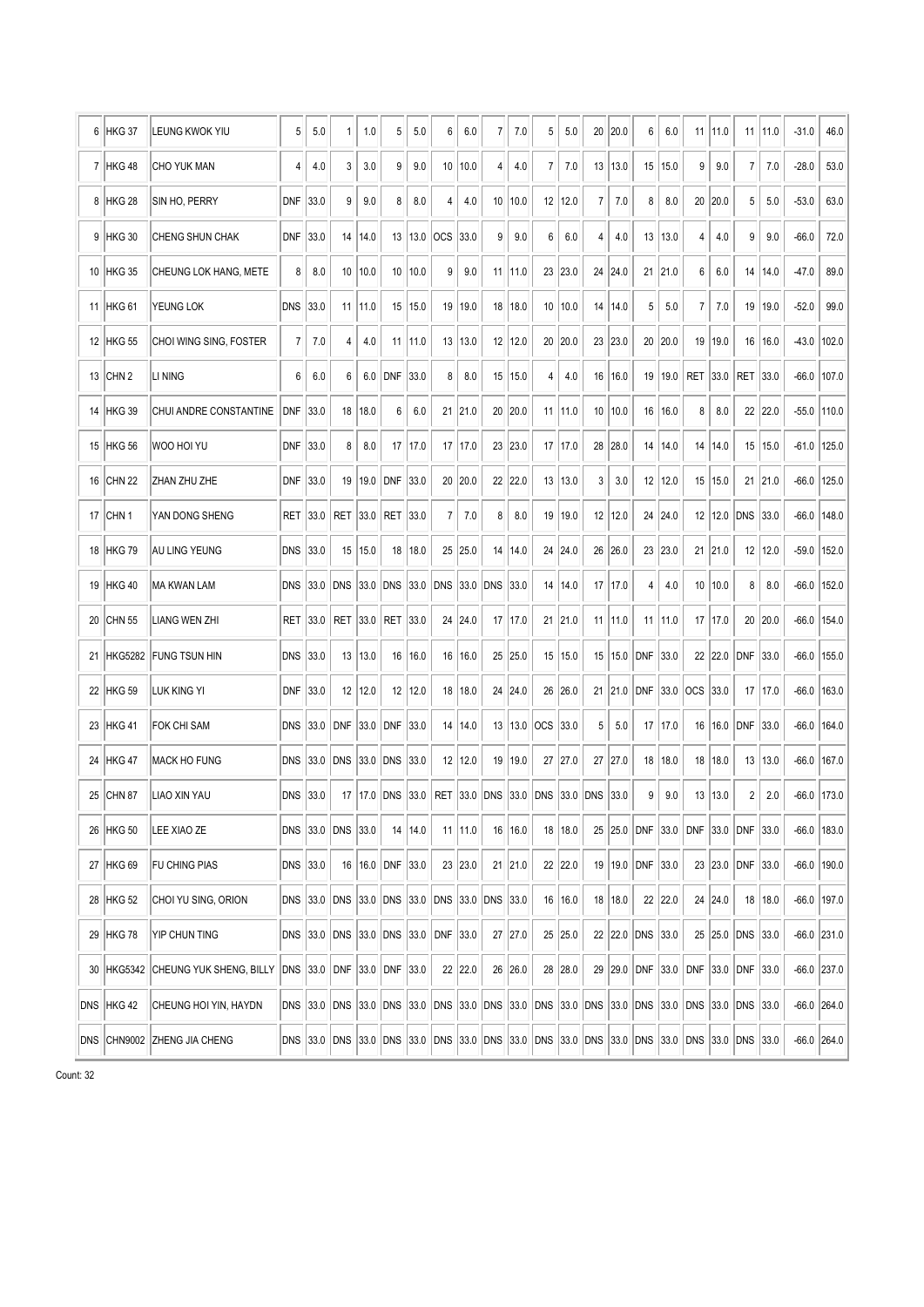#### International Techno Youth Girls

|                |                     |                        | Race 1     |          | Race 2      |       | Race 3         |      | Race 4         |      | Race 5         |      | Race 6      |      | Race 7          |                  | Race 8         |       | Race 9         |       | Race 10     |       |         |            |
|----------------|---------------------|------------------------|------------|----------|-------------|-------|----------------|------|----------------|------|----------------|------|-------------|------|-----------------|------------------|----------------|-------|----------------|-------|-------------|-------|---------|------------|
|                | <b>POS ISAIL NO</b> | <b>COMPETITOR NAME</b> | <b>POS</b> | IPT.     | POS         | PT.   | <b>POS</b>     | PT.  | POS            | IPT. | POS            | PT.  | POS         | PT.  | POS             | IPT.             | POS            | PT.   | <b>POS</b>     | PT.   | POS PT.     |       | Deduct  | <b>Net</b> |
| 1              | <b>CHN 88</b>       | LIN HUI YING           | <b>OCS</b> | 20.0     | 1           | 1.0   | 1              | 1.0  | 1              | 1.0  | 1              | 1.0  | 2           | 2.0  | 1               | 1.0              | 1              | 1.0   | 3              | 3.0   | 3           | 3.0   | $-23.0$ | 11.0       |
| $\overline{2}$ | HKG <sub>29</sub>   | NGAI YI LAM            | 2          | 2.0      | 3           | 3.0   | 3              | 3.0  | $\overline{7}$ | 7.0  | 5              | 5.0  | 4           | 4.0  | 2               | 2.0              | $\overline{c}$ | 2.0   | $\mathbf{1}$   | 1.0   | 1           | 1.0   | $-12.0$ | 18.0       |
| 3              | <b>HKG 26</b>       | CHAN TSZ WAI, JANUS    | 1          | 1.0      | 2           | 2.0   | 2              | 2.0  | 6              | 6.0  | 2              | 2.0  | 3           | 3.0  | 3               | 3.0              | 4              | 4.0   | 4              | 4.0   | 2           | 2.0   | $-10.0$ | 19.0       |
| 4              | CHN <sub>8</sub>    | IZHUANG KAI XIN        | <b>DNF</b> | 20.0     | 4           | 4.0   | 4              | 4.0  | 5              | 5.0  | 3              | 3.0  | 1           | 1.0  | 4               | 4.0              | 3              | 3.0   | $\overline{2}$ | 2.0   | 4           | 4.0   | $-25.0$ | 25.0       |
|                | 5 HKG 74            | CADMAN JOANNA MARY     | 3          | 3.0      | <b>DNS</b>  | 20.0  | 6              | 6.0  | $\overline{c}$ | 2.0  | 6              | 6.0  | 6           | 6.0  | 8               | 8.0              | 8              | 8.0   | 7              | 7.0   | 5           | 5.0   | $-28.0$ | 43.0       |
| 6              | CHN <sub>4</sub>    | <b>WU MENG MENG</b>    | DNF        | 20.0     | RET         | 20.0  | 9              | 9.0  | 4              | 4.0  | $\overline{7}$ | 7.0  | 10          | 10.0 | 10 <sup>°</sup> | 10.0             | 5              | 5.0   | 6              | 6.0   | <b>RET</b>  | 20.0  | $-40.0$ | 71.0       |
| $\mathbf{7}$   | <b>CHN 11</b>       | <b>ZHANG YI YING</b>   | <b>DNS</b> | 20.0     | RET         | 20.0  | 8              | 8.0  | 3              | 3.0  | 4              | 4.0  | 7           | 7.0  | 7               | 7.0              | RET            | 20.0  | RET            | 20.0  | <b>RET</b>  | 20.0  | $-40.0$ | 89.0       |
|                | 8 CHN 6             | <b>DENG DAN DAN</b>    | <b>RET</b> | 20.0     | RET         | 20.0  | 5              | 5.0  | 9              | 9.0  | 8              | 8.0  | <b>DNS</b>  | 20.0 | 5               | 5.0              | DNS            | 20.0  | 5              | 5.0   | <b>DNS</b>  | 20.0  | $-40.0$ | 92.0       |
| 9              | HKG <sub>63</sub>   | LEE CHEUK NING         | <b>DNF</b> | 20.0     | <b>RET</b>  | 20.0  | 10             | 10.0 | 8              | 8.0  | 9              | 9.0  | 11          | 11.0 |                 | 12 12.0          | <b>DNS</b>     | 20.0  | 8              | 8.0   | <b>DNS</b>  | 20.0  | $-40.0$ | 98.0       |
| 10             | HKG <sub>64</sub>   | LAM CHEUK YU           | <b>DNS</b> | 20.0     | <b>DNS</b>  | 20.0  | $\overline{7}$ | 7.0  | 10             | 10.0 | 10             | 10.0 | 8           | 8.0  | 11              | 11.0             | <b>DNS</b>     | 20.0  | DNS            | 20.0  | <b>DNS</b>  | 20.0  | $-40.0$ | 106.0      |
|                | 11 HKG 44           | CHAN HOI WAN, ANGELA   | <b>DNS</b> | 20.0     | <b>IDNS</b> | 20.0  | <b>IDNS</b>    | 20.0 | <b>DNS</b>     | 20.0 | <b>DNS</b>     | 20.0 | 5           | 5.0  | 6               | 6.0              | 7              | 7.0   | <b>DNS</b>     | 20.0  | <b>DNS</b>  | 20.0  | $-40.0$ | 118.0      |
| 12             | <b>ITA 49</b>       | <b>MARTA TANAS</b>     | <b>DNS</b> | 20.0     | DNS         | 20.0  | <b>DNS</b>     | 20.0 | DNS            | 20.0 | <b>DNS</b>     | 20.0 | 9           | 9.0  | 9               | 9.0              | 6              | 6.0   | <b>OCS</b>     | 20.0  | <b>DNS</b>  | 20.0  | -40.0   | 124.0      |
|                | DNS HKG 19          | SEK NGAI TSIN          | <b>DNS</b> | 20.0     | <b>IDNS</b> | 20.0  | <b>DNS</b>     | 20.0 | <b>DNS</b>     | 20.0 | <b>DNS</b>     | 20.0 | <b>DNS</b>  | 20.0 | <b>DNS</b>      | 20.0             | <b>DNS</b>     | 20.0  | <b>DNS</b>     | 20.0  | <b>DNS</b>  | 20.0  | $-40.0$ | 160.0      |
| <b>DNS</b>     | HKG 54              | KAN YIK HEI            | <b>DNS</b> | 20.0 DNS |             |       | $ 20.0 $ DNS   | 20.0 | DNS            |      | 20.0 DNS       | 20.0 | <b>DNS</b>  | 20.0 | DNS             | 20.0 DNS         |                | 20.0  | <b>DNS</b>     | 20.0  | DNS 20.0    |       | -40.0   | 160.0      |
|                | DNS HKG 68          | FAN LOK HEI, RACHEL    | DNS 20.0   |          | DNS         | 20.0  | <b>DNS</b>     | 20.0 | <b>DNS</b>     | 20.0 | <b>DNS</b>     | 20.0 | <b>DNS</b>  | 20.0 | DNS             | 20.0             | <b>DNS</b>     | 20.0  | <b>DNS</b>     | 20.0  | <b>DNS</b>  | 20.0  | $-40.0$ | 160.0      |
|                | DNS HKG 75          | <b>WONG NIKKI</b>      | <b>DNS</b> | 20.0     | DNS         | 20.0  | DNS            | 20.0 | DNS            | 20.0 | <b>DNS</b>     | 20.0 | DNS         | 20.0 | DNS             | 20.0             | <b>DNS</b>     | 20.0  | <b>DNS</b>     | 20.0  | <b>DNS</b>  | 20.0  | $-40.0$ | 160.0      |
| <b>DNS</b>     | HKG 71              | TSE YUEN TING          | <b>DNS</b> | 20.0     | <b>DNS</b>  | 20.0  | <b>DNS</b>     | 20.0 | <b>DNS</b>     | 20.0 | <b>DNS</b>     | 20.0 | <b>DNS</b>  | 20.0 | <b>DNS</b>      | 20.0             | <b>DNS</b>     | 20.0  | <b>DNS</b>     | 20.0  | <b>DNS</b>  | 20.0  | $-40.0$ | 160.0      |
| <b>DNS</b>     | CHN9000             | ILU DONG YANG          | <b>DNS</b> | 20.0     | <b>DNS</b>  | 120.0 | <b>IDNS</b>    | 20.0 | <b>DNS</b>     | 20.0 | <b>DNS</b>     | 20.0 | <b>DNS</b>  | 20.0 | <b>DNS</b>      | 20.0             | <b>DNS</b>     | 20.0  | <b>DNS</b>     | 20.0  | <b>DNS</b>  | 120.0 | $-40.0$ | 160.0      |
|                | DNS CHN9001         | HUANG YI LONG          | <b>DNS</b> | 20.0     | <b>IDNS</b> | 20.0  | <b>DNS</b>     | 20.0 | <b>IDNS</b>    | 20.0 | <b>DNS</b>     | 20.0 | <b>IDNS</b> | 20.0 | <b>IDNS</b>     | <b>20.0 IDNS</b> |                | 120.0 | <b>DNS</b>     | 120.0 | <b>IDNS</b> | 20.0  | $-40.0$ | 160.0      |

Count: 19

|                |                    |                        | Race 1          |     | Race 2         |     | Race 3         |     | Race 4 |     | Race 5         |     | Race 6                                                                          |     | Race 7               |      | Race 8         |     | Race 9         |      | Race 10 |     |            |      |
|----------------|--------------------|------------------------|-----------------|-----|----------------|-----|----------------|-----|--------|-----|----------------|-----|---------------------------------------------------------------------------------|-----|----------------------|------|----------------|-----|----------------|------|---------|-----|------------|------|
|                | <b>POS SAIL NO</b> | <b>COMPETITOR NAME</b> | POS PT.         |     |                |     |                |     |        |     |                |     | POS PT. POS PT. POS PT. POS PT. POS PT. POS PT. POS PT. POS PT. POS PT. POS PT. |     |                      |      |                |     |                |      |         |     | Deduct Net |      |
|                | IITA 4             | EDOARDO TANAS          | 4               | 4.0 | $\mathbf{3}$   | 3.0 |                | 1.0 |        | 1.0 | $\overline{2}$ | 2.0 |                                                                                 | 1.0 | $\blacktriangleleft$ | 1.0  | $\overline{ }$ | 1.0 | -1             | 1.0  | 3       | 3.0 | $-7.0$     | 11.0 |
| $\mathfrak{p}$ | HKG 48             | <b>CHO YUK MAN</b>     |                 | 1.0 |                | 1.0 | $\overline{2}$ | 2.0 | 3      | 3.0 |                | 1.0 | 2                                                                               | 2.0 | 6                    | 6.0  | $\overline{7}$ | 7.0 | 3              | 3.0  | 1       | 1.0 | $-13.0$    | 14.0 |
| 3              | <b>HKG 55</b>      | CHOI WING SING, FOSTER | $\overline{2}$  | 2.0 | $\overline{2}$ | 2.0 | 3              | 3.0 | 5      | 5.0 | $\overline{4}$ | 4.0 | 9                                                                               | 9.0 | 12                   | 12.0 | 9              | 9.0 | 10             | 10.0 | 6       | 6.0 | $-22.0$    | 40.0 |
| 4              | <b>HKG 61</b>      | <b>YEUNG LOK</b>       | <b>DNS 17.0</b> |     | 5              | 5.0 | 6              | 6.0 | 9      | 9.0 | 9              | 9.0 | 3                                                                               | 3.0 | $\overline{7}$       | 7.0  | 3              | 3.0 | $\overline{2}$ | 2.0  | 8       | 8.0 | $-26.0$    | 43.0 |

#### International Techno Junior Boys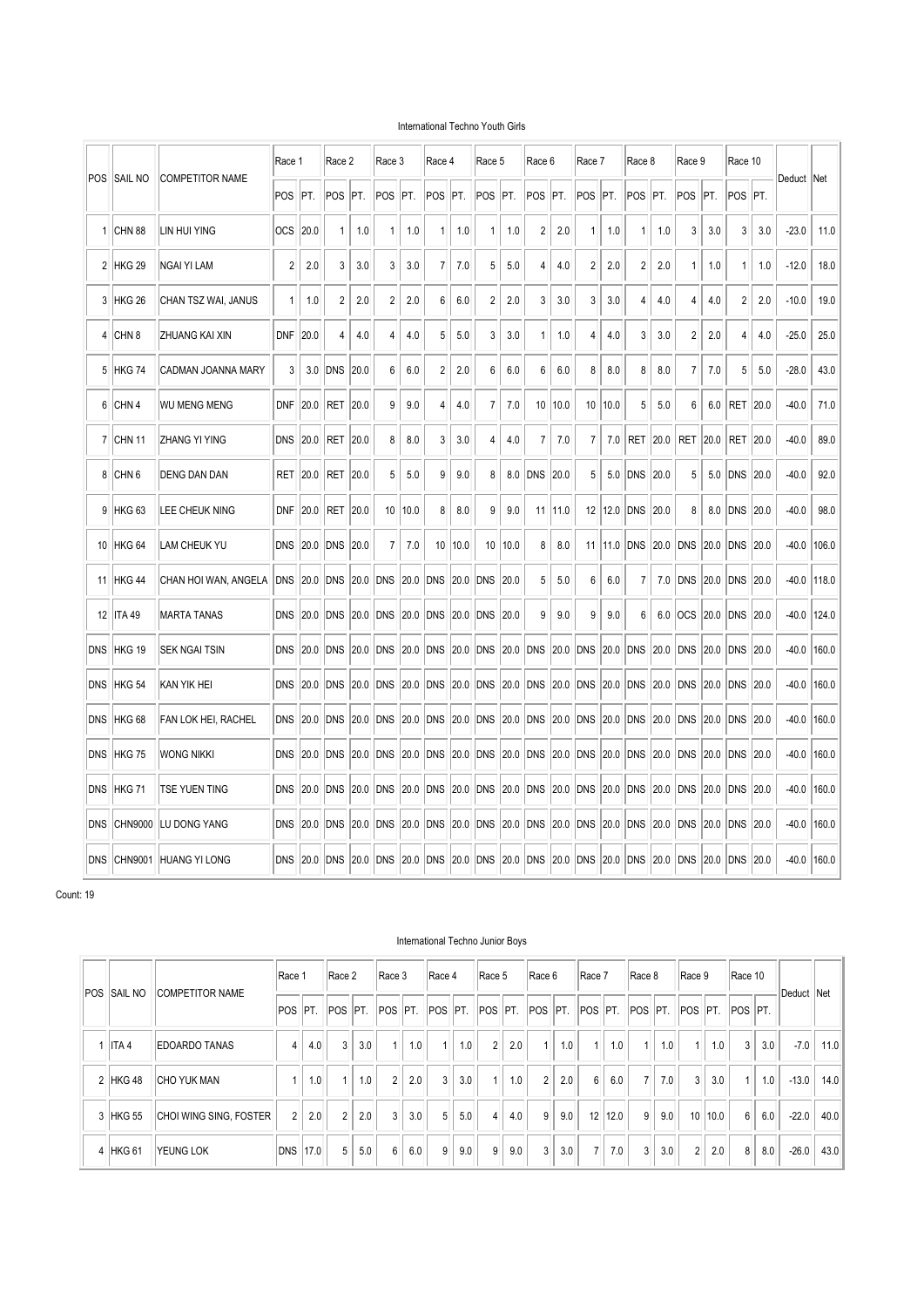|    | 5 HKG 56           | WOO HOI YU             | 3          | 3.0  | 4                     | 4.0  |            | 7.0  | 7              | 7.0  | 12                | 12.0 | 6       | 6.0  | 15                | 15.0 | 6              | 6.0  | 6              | 6.0  | 5              | 5.0         | $-27.0$ | 44.0  |
|----|--------------------|------------------------|------------|------|-----------------------|------|------------|------|----------------|------|-------------------|------|---------|------|-------------------|------|----------------|------|----------------|------|----------------|-------------|---------|-------|
| 6  | CHN <sub>22</sub>  | ZHAN ZHU ZHE           | <b>DNF</b> | 17.0 | 9                     | 9.0  | 9          | 9.0  | 10             | 10.0 | 11                | 11.0 | 4       | 4.0  | $\overline{2}$    | 2.0  | 5              | 5.0  | $\overline{7}$ | 7.0  | 10             | 10.0        | $-28.0$ | 56.0  |
|    | 7 CHN 1            | YAN DONG SHENG         | <b>RET</b> | 17.0 | RET                   | 17.0 | <b>RET</b> | 17.0 | $\overline{2}$ | 2.0  | 3                 | 3.0  | 8       | 8.0  | 5                 | 5.0  | 11             | 11.0 | 5              | 5.0  | DNS            | 17.0        | $-34.0$ | 68.0  |
|    | 8 HKG 41           | <b>FOK CHI SAM</b>     | <b>DNS</b> | 17.0 | 10 <sup>1</sup>       | 10.0 | <b>DNF</b> | 17.0 | 6              | 6.0  | 5                 |      | 5.0 OCS | 17.0 | 3                 | 3.0  | 8              | 8.0  | 8              | 8.0  | 11             | 11.0        | $-34.0$ | 68.0  |
|    | 9 HKG 79           | <b>AU LING YEUNG</b>   | <b>DNS</b> | 17.0 | $\overline{7}$        | 7.0  | 8          | 8.0  | 13             | 13.0 | 6                 | 6.0  | 12      | 12.0 | 14                | 14.0 | 10             | 10.0 | 11             | 11.0 | 4              | 4.0         | $-31.0$ | 71.0  |
|    | 10 HKG 40          | MA KWAN LAM            | <b>DNS</b> | 17.0 | <b>DNS</b>            | 17.0 | <b>DNS</b> |      | 17.0 DNS       |      | 17.0 DNS          | 17.0 | 5       | 5.0  | 8                 | 8.0  | 2              | 2.0  | 4              | 4.0  | $\overline{2}$ | 2.0         | $-34.0$ | 72.0  |
| 11 | ICHN <sub>55</sub> | <b>LIANG WEN ZHI</b>   | <b>RET</b> | 17.0 | RET                   | 17.0 | <b>RET</b> | 17.0 | 12             | 12.0 | 8                 | 8.0  | 10      | 10.0 | $\overline{4}$    | 4.0  | $\overline{4}$ | 4.0  | 9              | 9.0  | 9              | 9.0         | $-34.0$ | 73.0  |
|    | 12 HKG 59          | <b>LUK KING YI</b>     | DNF        | 17.0 | 6                     | 6.0  | 4          | 4.0  | 8              | 8.0  | 13                | 13.0 | 14      | 14.0 |                   |      | 10 10.0 DNF    | 17.0 | <b>OCS</b>     | 17.0 | $\overline{7}$ | 7.0         | $-34.0$ | 79.0  |
|    | 13 HKG 50          | LEE XIAO ZE            | <b>DNS</b> | 17.0 | DNS                   | 17.0 | 5          | 5.0  | 4              | 4.0  | 7                 | 7.0  | 7       | 7.0  | 13                | 13.0 | DNF            | 17.0 | <b>DNF</b>     | 17.0 |                | $12$   12.0 | $-34.0$ | 82.0  |
| 14 | HKG <sub>69</sub>  | <b>FU CHING PIAS</b>   | <b>DNS</b> | 17.0 | 8                     | 8.0  | <b>DNF</b> | 17.0 | 11             | 11.0 | 10                | 10.0 | 11      | 11.0 | 9                 | 9.0  | DNF            | 17.0 | 12             | 12.0 | DNF            | 17.0        | $-34.0$ | 95.0  |
| 15 | HKG 78             | YIP CHUN TING          | <b>DNS</b> | 17.0 | DNS                   | 17.0 | <b>DNS</b> | 17.0 | 14             | 14.0 | 14                | 14.0 | 13      | 13.0 | 11                |      | $11.0$ DNS     | 17.0 | 13             | 13.0 | DNS 17.0       |             | $-34.0$ | 116.0 |
|    | DNS CHN9002        | <b>ZHENG JIA CHENG</b> |            |      | DNS 17.0 DNS 17.0 DNS |      |            |      | 17.0 DNS       |      | 17.0 DNS 17.0 DNS |      |         |      | 17.0 DNS 17.0 DNS |      |                |      | $17.0$ DNS     |      | 17.0 DNS 17.0  |             | $-34.0$ | 136.0 |

#### International Techno Junior Girls

|                |                    |                        | Race 1         |      | Race 2       |      | Race 3         |      | Race 4          |      | Race 5         |      | Race 6         |      | Race 7          |      | Race 8                     |       | Race 9          |      | Race 10 |            |      |
|----------------|--------------------|------------------------|----------------|------|--------------|------|----------------|------|-----------------|------|----------------|------|----------------|------|-----------------|------|----------------------------|-------|-----------------|------|---------|------------|------|
|                | <b>POS SAIL NO</b> | <b>COMPETITOR NAME</b> | <b>POS</b>     | IPT. | <b>POS</b>   | PT.  | <b>POS</b>     | IPT. | POS             | PT.  | <b>POS</b>     | PT.  | <b>POS</b>     | IPT. | POS             | PT.  | POS                        | PT.   | POS PT.         |      | POS PT. | Deduct Net |      |
| $\mathbf{1}$   | HKG 74             | CADMAN JOANNA MARY     |                | 1.0  | 2            | 2.0  |                | 1.0  |                 | 1.0  |                | 1.0  | $\overline{2}$ | 2.0  | $\overline{2}$  | 2.0  | 3                          | 3.0   | 1               | 1.0  |         | $-5.0$     | 9.0  |
| $\overline{2}$ | CHN <sub>4</sub>   | <b>WU MENG MENG</b>    | <b>DNF</b>     | 11.0 | 4            | 4.0  | $\overline{2}$ | 2.0  | $\overline{c}$  | 2.0  | 3              | 3.0  | 3              | 3.0  |                 | 1.0  | $\overline{2}$             | 2.0   | RET 11.0        |      |         | $-22.0$    | 17.0 |
| 3              | HKG <sub>63</sub>  | LEE CHEUK NING         | $\overline{c}$ | 2.0  | 5            | 5.0  | 3              | 3.0  | 4               | 4.0  | 4              | 4.0  | 5              |      | 5.0 DNS         | 11.0 | 4                          | 4.0   | <b>DNS 11.0</b> |      |         | $-22.0$    | 27.0 |
| $\overline{4}$ | CHN <sub>6</sub>   | <b>DENG DAN DAN</b>    | <b>RET</b>     | 11.0 |              | 1.0  | 4              | 4.0  | 3               | 3.0  | DNS            | 11.0 |                |      | $1.0$ DNS       | 11.0 | $\mathbf{1}$               | 1.0   | <b>DNS 11.0</b> |      |         | $-22.0$    | 32.0 |
| 5              | HKG <sub>64</sub>  | <b>LAM CHEUK YU</b>    | <b>DNS</b>     | 11.0 | 3            | 3.0  | 5              | 5.0  | 5               | 5.0  | $\overline{2}$ | 2.0  | $\overline{4}$ | 4.0  | <b>DNS</b>      | 11.0 | <b>DNS</b>                 | 11.0  | <b>DNS 11.0</b> |      |         | $-22.0$    | 41.0 |
|                | DNS HKG 54         | KAN YIK HEI            | <b>DNS</b>     | 11.0 | <b>DNS</b>   | 11.0 | <b>DNS</b>     | 11.0 | <b>DNS</b>      | 11.0 | DNS            | 11.0 | <b>DNS</b>     | 11.0 | <b>DNS</b>      | 11.0 | DNS 11.0                   |       | <b>DNS 11.0</b> |      |         | $-22.0$    | 77.0 |
|                | DNS HKG 68         | FAN LOK HEI, RACHEL    | <b>DNS</b>     | 11.0 | <b>DNS</b>   | 11.0 | <b>DNS</b>     | 11.0 | <b>DNS</b>      | 11.0 | <b>DNS</b>     | 11.0 | DNS            |      | <b>11.0 DNS</b> | 11.0 | DNS 11.0                   |       | <b>DNS 11.0</b> |      |         | $-22.0$    | 77.0 |
|                | DNS HKG 75         | <b>WONG NIKKI</b>      |                |      | DNS 11.0 DNS |      | 11.0 DNS       |      | 11.0 DNS 11.0   |      | DNS            | 11.0 |                |      |                 |      | DNS 11.0 DNS 11.0 DNS 11.0 |       | <b>DNS 11.0</b> |      |         | $-22.0$    | 77.0 |
|                | DNS HKG 71         | <b>TSE YUEN TING</b>   | <b>DNS</b>     |      | 11.0 DNS     |      | 11.0 DNS       | 11.0 | <b>DNS 11.0</b> |      | <b>DNS</b>     | 11.0 | <b>DNS</b>     |      | $11.0$ DNS      |      | $11.0$ DNS                 | 11.0  | <b>DNS 11.0</b> |      |         | $-22.0$    | 77.0 |
| <b>DNS</b>     | <b>CHN9000</b>     | <b>ILU DONG YANG</b>   | <b>DNS</b>     | 11.0 | <b>DNS</b>   | 11.0 | <b>DNS</b>     | 11.0 | <b>DNS</b>      | 11.0 | DNS            | 11.0 | DNS            | 11.0 | DNS             | 11.0 | <b>DNS</b>                 | 111.0 | DNS             | 11.0 |         | $-22.0$    | 77.0 |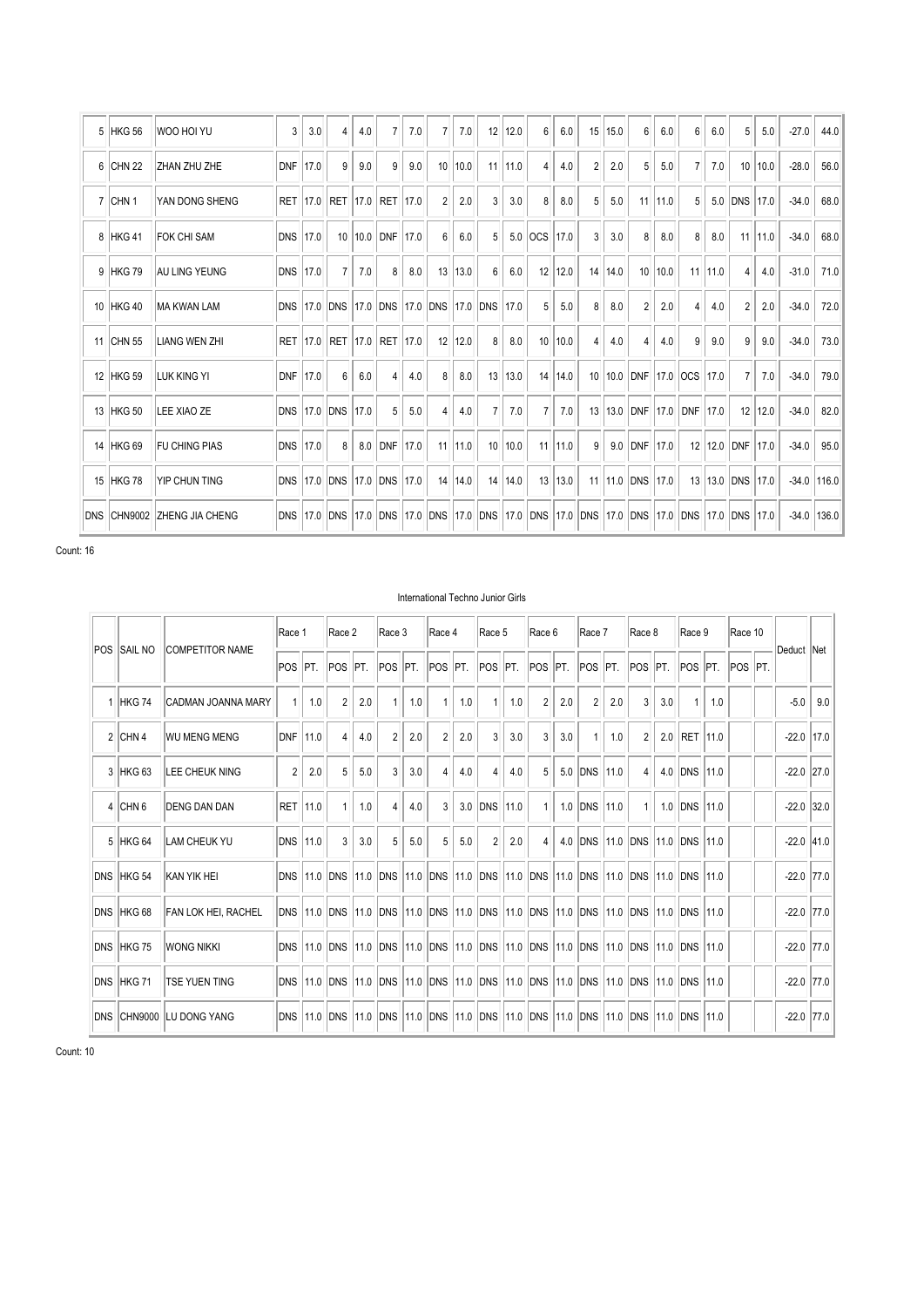| International Raceboard 7.8 Men |  |  |  |
|---------------------------------|--|--|--|
|---------------------------------|--|--|--|

|                |                    |                                       | Race 1         |     | Race 2              |     | Race 3              |     | Race 4                                 |     | Race 5         |     | Race 6         |     | Race 7         |     | Race 8         |     | Race 9         |     | Race 10                     |     |              |      |
|----------------|--------------------|---------------------------------------|----------------|-----|---------------------|-----|---------------------|-----|----------------------------------------|-----|----------------|-----|----------------|-----|----------------|-----|----------------|-----|----------------|-----|-----------------------------|-----|--------------|------|
|                | <b>POS SAIL NO</b> | <b>COMPETITOR NAME</b>                |                |     |                     |     | POS PT. POS PT. POS |     | PT.  POS  PT.  POS  PT.  POS  PT.  POS |     |                |     |                |     |                |     |                |     |                |     | PT. POS PT. POS PT. POS PT. |     | Deduct Net   |      |
|                |                    | HKG4900 LI CHAK TSUN                  |                | 1.0 |                     | 1.0 | 1                   | 1.0 |                                        | 1.0 | $\overline{2}$ | 2.0 | $\overline{2}$ | 2.0 | $\overline{2}$ | 2.0 | $\mathbf{3}$   | 3.0 | $\overline{2}$ | 2.0 | $\overline{2}$              | 2.0 | $-5.0$       | 12.0 |
| $\overline{2}$ | HKG5273            | <b>CHEUNG HO FAI</b>                  | $\overline{2}$ | 2.0 | $\overline{2}$      | 2.0 | $\overline{2}$      |     | $2.0$ DNS                              | 9.0 | $\mathbf{1}$   | 1.0 | $\overline{4}$ | 4.0 | 6              | 6.0 | 5              | 5.0 | 4              | 4.0 | 5                           | 6.0 | $-15.0$ 26.0 |      |
| 3              | <b>HKG4449</b>     | <b>MA YIK KAU</b>                     |                |     | DNS 9.0 DNS         | 9.0 | <b>DNS</b>          |     | 9.0 DNS 9.0 DNS                        |     |                | 9.0 | $-1$           | 1.0 | $\mathbf{1}$   | 1.0 | $-1$           | 1.0 |                | 1.0 |                             | 1.0 | $-18.0$      | 32.0 |
|                | 4 HKG5257          | <b>CHAN WAI YU</b>                    | <b>DNS</b>     |     | $9.0$ DNS           | 9.0 | <b>DNS</b>          |     | 9.0 DNS                                | 9.0 | DNS            | 9.0 | 3              | 3.0 | 4              | 4.0 | $\overline{2}$ | 2.0 | 3              | 3.0 | 3                           | 3.0 | $-18.0$ 42.0 |      |
|                | 5 HKG 200          | <b>WONG WAI MAN</b>                   |                |     | DNS 9.0 DNS 9.0 DNS |     |                     |     | 9.0 DNS 9.0 DNS                        |     |                | 9.0 | 5              | 5.0 | 3              | 3.0 | $\overline{4}$ | 4.0 | 5              | 5.0 | $\overline{4}$              | 4.0 | $-18.0$ 48.0 |      |
|                | 6 HKG4769          | CHAU CHEUK YUI, SHERMAN DNS   9.0 DNS |                |     |                     | 9.0 | DNS                 |     | 9.0 DNS 9.0 DNS                        |     |                | 9.0 | $6\phantom{1}$ | 6.0 | 5              | 5.0 | 6              | 6.0 | 6              |     | 6.0 DNS                     | 9.0 | $-18.0$ 59.0 |      |
|                | 7 HKG4767          | <b>KWONG TSZ WING</b>                 |                |     | DNS 9.0 DNS 9.0 DNS |     |                     |     | 9.0 DNS 9.0 DNS                        |     |                | 9.0 | $\overline{7}$ | 7.0 | $\overline{7}$ |     | 7.0 DNS 9.0    |     | $\overline{7}$ |     | 7.0 DNS 9.0                 |     | $-18.0$ 66.0 |      |
|                | 8 CHN 415          | <b>FU WEI</b>                         | <b>DNS</b>     | 9.0 | DNS                 | 9.0 | <b>DNS</b>          |     | 9.0 DNS                                | 9.0 | DNS            | 9.0 | 8              | 8.0 | RET            | 9.0 | DNS 9.0        |     | DNS            | 9.0 | DNS                         | 9.0 | $-18.0$      | 71.0 |

#### International Raceboard 7.8 Women

| POS SAIL NO    | <b>COMPETITOR NAME</b>   | Race 1      |     | Race 2      |     | Race 3 |       | Race 4                      |     | Race 5       |     | Race 6         |     | Race 7                                                                                  |       | Race 8       |     | Race 9         |     | Race 10     |     | Deduct Net |             |
|----------------|--------------------------|-------------|-----|-------------|-----|--------|-------|-----------------------------|-----|--------------|-----|----------------|-----|-----------------------------------------------------------------------------------------|-------|--------------|-----|----------------|-----|-------------|-----|------------|-------------|
|                |                          |             |     |             |     |        |       |                             |     |              |     |                |     | POS PT. POS PT. POS PT. POS PT. POS PT. POS PT. POS PT. POS PT. POS PT. POS PT. POS PT. |       |              |     |                |     |             |     |            |             |
| <b>HKG 888</b> | <b>ICHAN KA YAN</b>      |             | 1.0 |             | 1.0 |        | 1 1.0 | $\overline{1}$              | 1.0 | $\mathbf{1}$ | 1.0 | $\mathbf{3}$   | 3.0 |                                                                                         | 3 3.0 | $\mathbf{1}$ | 1.0 | $\overline{1}$ | 1.0 |             | 1.0 | $-6.0$     | 8.0         |
|                | 2 HKG5074 LEONG HIU YEE  | DNS 4.0 DNS |     |             | 4.0 |        | 2 2.0 | $\mathcal{P}$               | 2.0 | 2            | 2.0 | $\overline{2}$ | 2.0 |                                                                                         | 2 2.0 | <b>DNS</b>   | 4.0 |                |     | $2$ 2.0 DNS | 4.0 |            | $-8.0$ 20.0 |
|                | 3 HKG4932 CHAN YAU CHING | <b>DNS</b>  |     | $ 4.0 $ DNS |     |        |       | 4.0 DNS 4.0 DNS 4.0 DNS 4.0 |     |              |     | $\overline{1}$ | 1.0 | $\mathbf{1}$                                                                            | 1.0   | <b>DNS</b>   | 4.0 |                |     | $3$ 3.0 DNS | 4.0 |            | $-8.0$ 25.0 |

Count: 3

# International Raceboard 7.8 Youth

|                  |                |                                   | Race 1         |     | Race 2         |     | Race 3                                                                                  |     | Race 4         |     | Race 5         |     | Race 6         |     | Race 7 |     | Race 8         |     | Race 9         |     | Race 10        |     |              |            |
|------------------|----------------|-----------------------------------|----------------|-----|----------------|-----|-----------------------------------------------------------------------------------------|-----|----------------|-----|----------------|-----|----------------|-----|--------|-----|----------------|-----|----------------|-----|----------------|-----|--------------|------------|
|                  | POS ISAIL NO   | <b>COMPETITOR NAME</b>            |                |     |                |     | POS PT. POS PT. POS PT. POS PT. POS PT. POS PT. POS PT. POS PT. POS PT. POS PT. POS PT. |     |                |     |                |     |                |     |        |     |                |     |                |     |                |     | Deduct       | <b>Net</b> |
|                  |                | HKG4900 LI CHAK TSUN              |                | 1.0 |                | 1.0 | $\mathbf{1}$                                                                            | 1.0 | 1              | 1.0 | $\overline{2}$ | 2.0 | $\mathbf{1}$   | 1.0 | 1      | 1.0 | $\mathbf{1}$   | 1.0 |                | 1.0 |                | 1.0 | $-3.0$       | 8.0        |
| $\overline{2}$   |                | HKG5273 CHEUNG HO FAI             | $\overline{2}$ | 2.0 | $\overline{2}$ | 2.0 | $\overline{2}$                                                                          |     | 2.0 DNS        | 7.0 | $\mathbf{1}$   | 1.0 | $\overline{2}$ | 2.0 | 5      | 5.0 | $\overline{2}$ | 2.0 | $\overline{2}$ | 2.0 | $\overline{2}$ | 3.0 | $-12.0$      | 16.0       |
| 3                |                | HKG5074 LEONG HIU YEE             |                |     | DNS 7.0 DNS    |     | 7.0 DNS                                                                                 | 7.0 | $\overline{2}$ | 2.0 | 3 <sup>1</sup> | 3.0 | 4              | 4.0 |        |     | $4$ 4.0 DNS    | 7.0 |                |     | 4   4.0   DNS  | 7.0 | $-14.0$ 38.0 |            |
|                  |                | 4 HKG4769 CHAU CHEUK YUI, SHERMAN |                |     |                |     | DNS 7.0 DNS 7.0 DNS 7.0 DNS 7.0 DNS 7.0 DNS 7.0                                         |     |                |     |                |     | 5              | 5.0 | 3      | 3.0 | $\mathbf{3}$   | 3.0 |                |     | 3 3.0 DNS 7.0  |     | $-14.0$ 42.0 |            |
| 5                |                | HKG4932 CHAN YAU CHING            |                |     | DNS 7.0 DNS    |     | 7.0 DNS 7.0 DNS 7.0 DNS 7.0                                                             |     |                |     |                |     | 3              | 3.0 |        |     | 2 2.0 DNS 7.0  |     | 5              |     | 5.0 DNS        | 7.0 | $-14.0$ 45.0 |            |
| $6 \overline{6}$ | <b>HKG4767</b> | <b>IKWONG TSZ WING</b>            |                |     | DNS 7.0 DNS    |     | 7.0 DNS 7.0 DNS 7.0 DNS 7.0                                                             |     |                |     |                |     | 6              | 6.0 | 6      |     | $6.0$ DNS      | 7.0 | 6              |     | 6.0 DNS        | 7.0 | $-14.0$ 53.0 |            |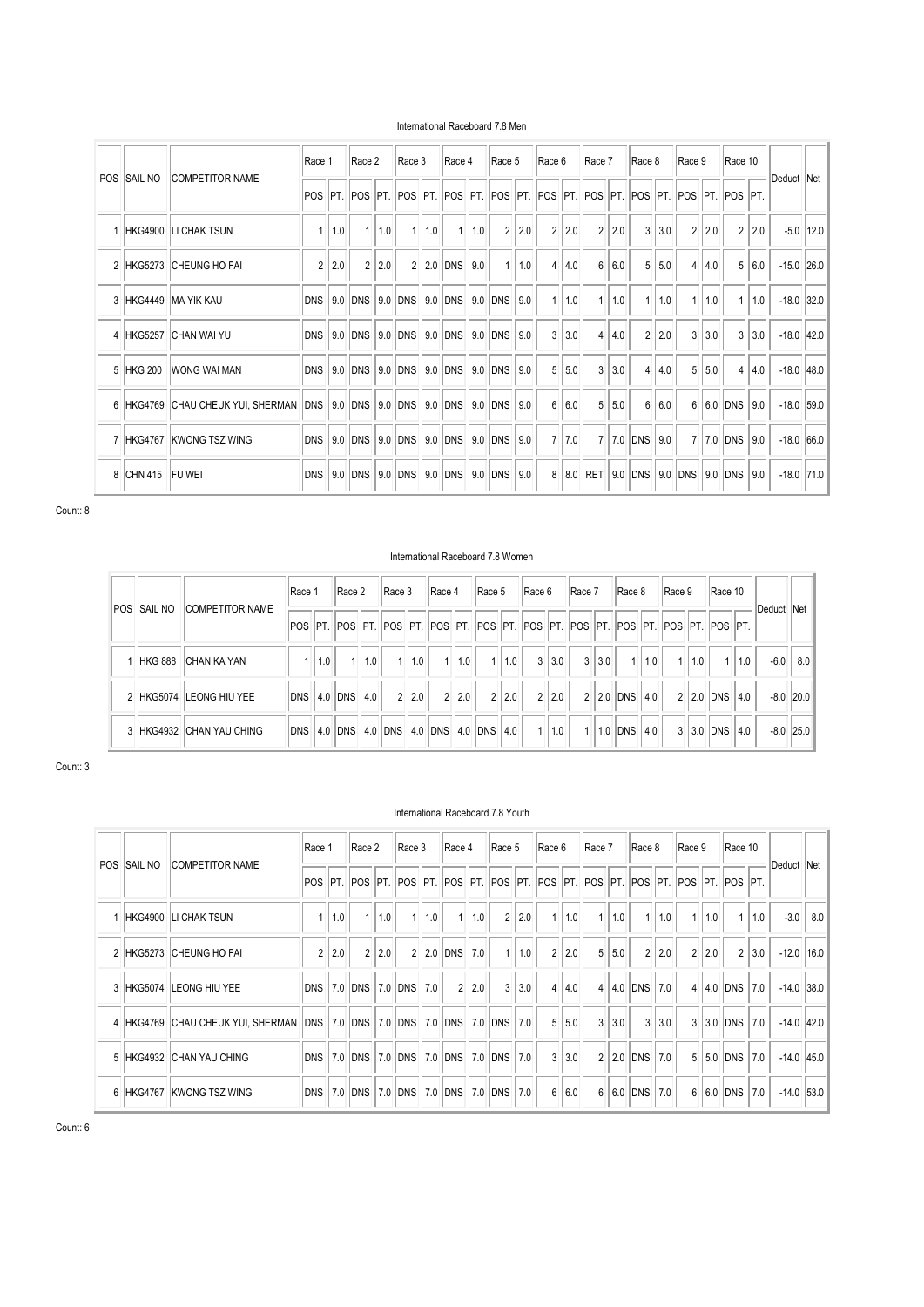# **HONG KONG OPEN WINDSURFING CHAMPIONSHIPS 2015**

Organizied by Windsurfing Association Hong Kong, Subvented by Home Affairs Bureau (Arts & Sport Development Fund)

Apparel Sponsored by NeilPryde, Supported by Hong Kong Sea School and Hong Kong Uni-Eager Association

| POS I | Isail no           | <b>COMPETITOR NAME</b>     | Race 1         |       | Race 2         |     | Race 3       |       | Race 4         |     | Race 5                                                    |       | Deduct Net |             |
|-------|--------------------|----------------------------|----------------|-------|----------------|-----|--------------|-------|----------------|-----|-----------------------------------------------------------|-------|------------|-------------|
|       |                    |                            |                |       |                |     |              |       |                |     | POS   PT.   POS   PT.   POS   PT.   POS   PT.   POS   PT. |       |            |             |
|       | 1 HKG 16           | CHENG CHUN LEUNG           | 1 <sup>1</sup> | 1.0   | $\overline{2}$ | 2.0 | $\mathbf{1}$ | 1.0   | $\overline{2}$ | 2.0 |                                                           | 2 2.0 | $-2.0$     | 6.0         |
|       | $2$ HKG 6          | LEE CHUN TING              |                | 2 2.0 | $\mathbf{1}$   | 1.0 | $\mathbf{3}$ | 3.0   | $\mathbf{1}$   | 1.0 |                                                           | 3 3.0 | $-3.0$     | 7.0         |
|       | 3 HKG 2            | LEUNG HO TSUN, ANDY        |                | 3 3.0 | 3              | 3.0 |              | 2 2.0 | 3              | 3.0 | 1 <sup>1</sup>                                            | 1.0   | $-3.0$     | 9.0         |
| 4     |                    | HKG5036 ALEXANDER ZIPPRICH | 4              | 4.0   | $\overline{4}$ |     | $4.0$ RET    | 6.0   | <b>RET</b>     |     | 6.0 RET 6.0                                               |       |            | $-6.0$ 20.0 |
|       | DNS HKG3128 LICHUN |                            | DNS 6.0        |       | <b>DNS</b>     | 6.0 | $DNS$ $6.0$  |       | <b>DNS</b>     | 6.0 | DNS 6.0                                                   |       |            | $-6.0$ 24.0 |

National RS:X Men

Count: 5

# National RS:X Women

|       |           |                                | Race 1           |       | Race 2         |     | Race 3                                    |     | Race 4         |       | Race 5         |     |            |               |
|-------|-----------|--------------------------------|------------------|-------|----------------|-----|-------------------------------------------|-----|----------------|-------|----------------|-----|------------|---------------|
| IPOS. |           | <b>SAIL NO COMPETITOR NAME</b> |                  |       |                |     | POS PT POS PT POS PT POS PT POS PT POS PT |     |                |       |                |     | Deduct Net |               |
|       | $1$ HKG 5 | ICHAN HEI MAN                  | 3 <sup>1</sup>   | 3.0   | $\mathbf{1}$   | 1.0 | 3                                         | 3.0 | 1 <sup>1</sup> | 1.0   | $\overline{2}$ | 2.0 | $-3.0$     | 7.0           |
|       | 2 HKG 11  | LO SIN LAM, SONIA              |                  | 2 2.0 | $\overline{4}$ | 4.0 | $\mathbf{1}$                              | 1.0 |                | 4 4.0 | $\mathbf{1}$   | 1.0 | $-4.0$     | 8.0           |
|       | 3 HKG 4   | INGAI WAI YAN                  | $\overline{4}$   | 4.0   | $\overline{2}$ | 2.0 | $\overline{2}$                            | 2.0 |                | 2 2.0 | 3              | 3.0 | $-4.0$     | 9.0           |
|       | $4$ HKG 3 | <b>MA KWAN CHING</b>           |                  | 1.0   | 3              | 3.0 | $\overline{4}$                            | 4.0 | $\overline{3}$ | 3.0   | $\overline{4}$ | 4.0 |            | $-4.0$   11.0 |
|       | 5 HKG 31  | CHOI WING CHI, SANDY           | 5 <sup>1</sup>   | 5.0   | 5              | 5.0 | 5 <sup>5</sup>                            | 5.0 |                | 5 5.0 | 5              | 5.0 |            | $-5.0$   20.0 |
|       |           | 6 HKG 221 CHAN PIK HEI         | $6 \overline{6}$ | 6.0   | 6              |     | 6.0 DNS                                   | 7.0 |                | 6 6.0 | $6\phantom{.}$ | 6.0 |            | $-7.0$ 24.0   |

Count: 6

|            |           | <b>SAIL NO COMPETITOR NAME</b> | Race 1         |     | Race 2          |     | Race 3                         |            | Race 4       |     | Race 5         |     |              |     |
|------------|-----------|--------------------------------|----------------|-----|-----------------|-----|--------------------------------|------------|--------------|-----|----------------|-----|--------------|-----|
| <b>POS</b> |           |                                |                |     | POS PT. POS PT. |     | <b>POS PT. POS PT. POS PT.</b> |            |              |     |                |     | Deduct Net   |     |
|            | 1 HKG 20  | <b>RAFEEK KIKABHOY</b>         | 5              | 5.0 | $\overline{4}$  | 4.0 | 1 <sup>1</sup>                 | 1.0        | 1            | 1.0 | 1              | 1.0 | $-5.0$       | 7.0 |
|            | $2$ HKG 3 | <b>MA KWAN CHING</b>           |                | 1.0 | $\mathbf{1}$    | 1.0 | $\overline{4}$                 | 4.0        | 2            | 2.0 | $\overline{4}$ | 4.0 | $-4.0$       | 8.0 |
|            | 3 HKG 36  | <b>CHENG HO YIN</b>            | $\mathfrak{p}$ | 2.0 | $\mathfrak{p}$  | 2.0 | $\mathbf{3}$                   | 3.0        | $\mathbf{3}$ | 3.0 | 2 <sub>1</sub> | 2.0 | $-3.0$       | 9.0 |
|            | 4 HKG 13  | WONG CHUN YAN, CHARLES         | 3 <sup>1</sup> | 3.0 | 3 <sup>1</sup>  | 3.0 |                                | $11$  11.0 | $\vert$      | 4.0 | 7 <sup>1</sup> | 7.0 | $-11.0$ 17.0 |     |

# National RS:X Youth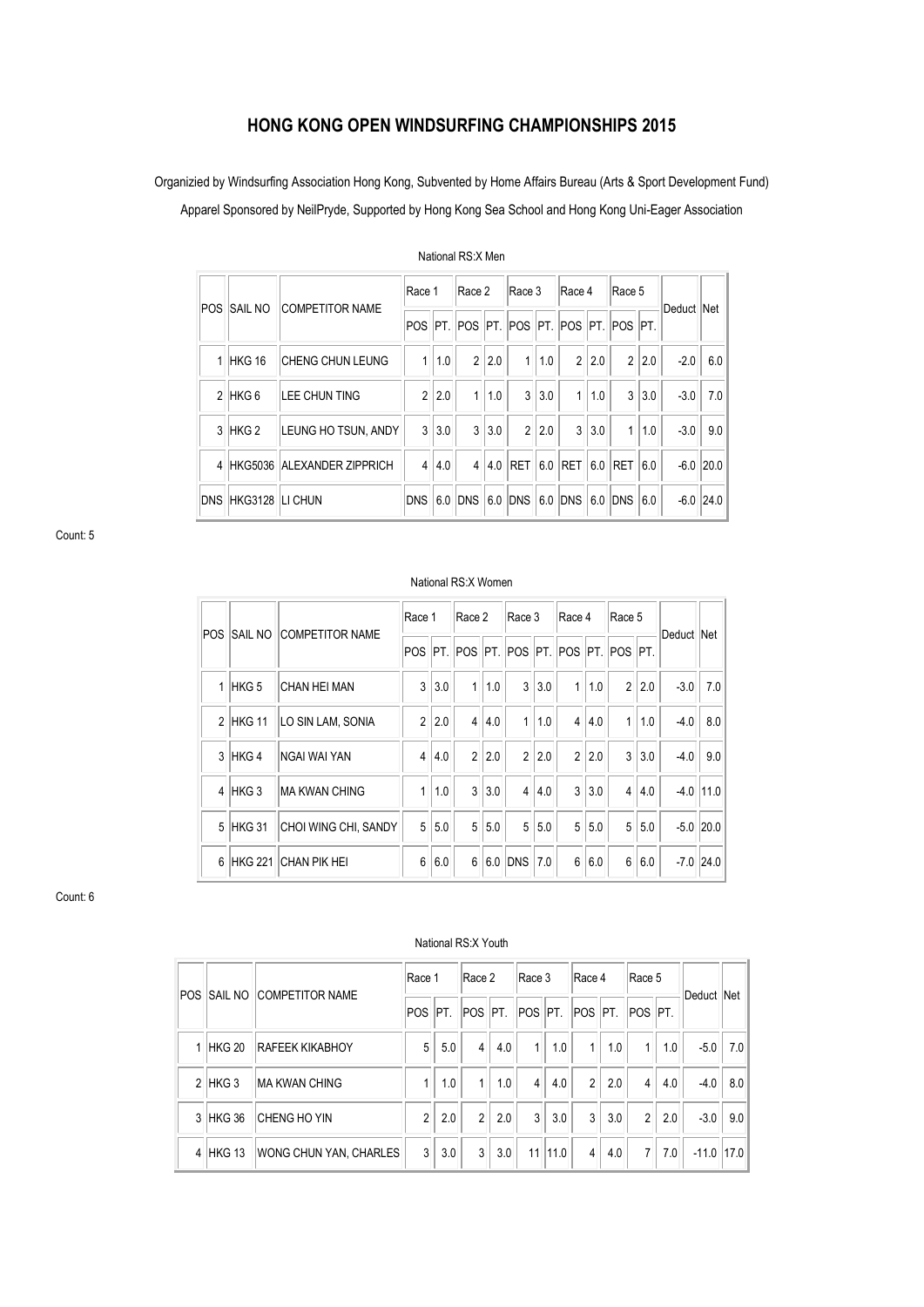| 5               | <b>HKG 23</b>     | LEUNG TSZ CHUNG             | 8               | 8.0     | 10 <sup>1</sup> | 10.0 | $\overline{2}$ | 2.0  | 8              | 8.0  | 3        | 3.0     | $-10.0$ 21.0 |      |
|-----------------|-------------------|-----------------------------|-----------------|---------|-----------------|------|----------------|------|----------------|------|----------|---------|--------------|------|
| 6               | HKG <sub>21</sub> | <b>CHENG CHING YIN</b>      | $\overline{7}$  | 7.0     | 7               | 7.0  | 14             | 14.0 | 9              | 9.0  | 5        | 5.0     | $-14.0$      | 28.0 |
| $\overline{7}$  | HKG 31            | CHOI WING CHI, SANDY        | 11              | 11.0    | 13              | 13.0 | $\overline{7}$ | 7.0  | 5              | 5.0  | 6        | 6.0     | $-13.0$      | 29.0 |
| 8               | HKG 9             | HUI KWAN NOK, CHRIS         | $6\phantom{.}$  | 6.0     | 5               | 5.0  | 8              | 8.0  | 11             | 11.0 | 14       | 14.0    | $-14.0$      | 30.0 |
| 9               | HKG <sub>27</sub> | TSE FAI HO                  | 10 <sup>1</sup> | 10.0    | 8               | 8.0  | 9              | 9.0  | $\overline{7}$ | 7.0  | 9        | 9.0     | $-10.0$      | 33.0 |
| 10 <sup>1</sup> | HKG 14            | TO MING YAN, OSCAR          |                 | 13 13.0 | 6               | 6.0  | 10             | 10.0 | 6              | 6.0  |          | 13 13.0 | $-13.0$      | 35.0 |
| 11              | <b>HKG7</b>       | LUI YIN FUNG                | OCS 17.0        |         | 9               | 9.0  | 5              | 5.0  | 12             | 12.0 |          | 10 10.0 | $-17.0$      | 36.0 |
| 12 <sup>°</sup> | HKG <sub>8</sub>  | <b>LEE LONG SAN</b>         | 12              | 12.0    | 14              | 14.0 | $6\phantom{.}$ | 6.0  | 10             | 10.0 | 11       | 11.0    | $-14.0$      | 39.0 |
| 13              | HKG 34            | <b>PANG YU HANG</b>         | $\overline{9}$  | 9.0     | 11              | 11.0 | 12             | 12.0 | 14             | 14.0 | 8        | 8.0     | $-14.0$ 40.0 |      |
| 14              | <b>HKG 33</b>     | <b>HUI MAN TSUN</b>         | $\overline{4}$  | 4.0     | 12              | 12.0 | 13             | 13.0 | 13             | 13.0 | 12       | 12.0    | $-13.0$      | 41.0 |
| 15              |                   | <b>HKG 221 CHAN PIK HEI</b> | 14              | 14.0    | 15              | 15.0 | <b>DNS</b>     | 17.0 | 15             | 15.0 | 15       | 15.0    | $-17.0$      | 59.0 |
| 16              | <b>HKG 117</b>    | <b>YAN TAI CHEONG</b>       | 15              | 15.0    | 16              | 16.0 | <b>DNS</b>     | 17.0 | <b>DNS</b>     |      | 17.0 DNS | 17.0    | $-17.0$      | 65.0 |

# National Techno Youth Boys

| POS | <b>SAIL NO</b>    |                        | Race 1         |      | Race 2         |      | Race 3               |      | Race 4         |      | Race 5          |      |            |      |
|-----|-------------------|------------------------|----------------|------|----------------|------|----------------------|------|----------------|------|-----------------|------|------------|------|
|     |                   | <b>COMPETITOR NAME</b> | POS            | PT.  | <b>POS</b>     | PT.  | POS <sup>IPT</sup> . |      | <b>POS</b>     | PT.  | POS PT.         |      | Deduct Net |      |
|     | 1 HKG 25          | LEUNG PUI HEI          | 1              | 1.0  | 1              | 1.0  | 1                    | 1.0  | 1              | 1.0  | 1               | 1.0  | $-1.0$     | 4.0  |
|     | $2$ ITA 4         | <b>EDOARDO TANAS</b>   | $\overline{2}$ | 2.0  | $\overline{2}$ | 2.0  | 3                    | 3.0  | 3              | 3.0  | 9               | 9.0  | $-9.0$     | 10.0 |
| 3   | HKG 15            | HO SIU WING            | 3              | 3.0  | 5              | 5.0  | 9                    | 9.0  | $\overline{2}$ | 2.0  | 3               | 3.0  | $-9.0$     | 13.0 |
|     | 4 HKG 30          | <b>CHENG SHUN CHAK</b> | 5              | 5.0  | 3              | 3.0  | 10 <sup>1</sup>      | 10.0 | $\overline{4}$ | 4.0  | 8               | 8.0  | $-10.0$    | 20.0 |
| 5   | HKG 38            | <b>CHAN KIN HOI</b>    | $\overline{7}$ | 7.0  | 8              | 8.0  | $\overline{7}$       | 7.0  | 5              | 5.0  | $\overline{2}$  | 2.0  | $-8.0$     | 21.0 |
| 6   | <b>HKG 22</b>     | CHEUNG TIN YU, EARL    | 8              | 8.0  | 7              | 7.0  | $\overline{2}$       | 2.0  | locs           | 27.0 | 5               | 5.0  | $-27.0$    | 22.0 |
|     | 7 HKG 28          | SIN HO, PERRY          | 11             | 11.0 | 6              | 6.0  | 8                    | 8.0  | 16             | 16.0 | $\overline{4}$  | 4.0  | $-16.0$    | 29.0 |
| 8   | HKG48             | <b>CHO YUK MAN</b>     | 6              | 6.0  | 10             | 10.0 | 12                   | 12.0 | 9              | 9.0  | $6\phantom{1}$  | 6.0  | $-12.0$    | 31.0 |
| 9   | HKG 37            | LEUNG KWOK YIU         | 4              | 4.0  | 16             | 16.0 | 6                    | 6.0  | 11             | 11.0 | 10 <sup>1</sup> | 10.0 | $-16.0$    | 31.0 |
| 10  | HKG <sub>61</sub> | YEUNG LOK              | 9              | 9.0  | 11             | 11.0 | 5                    | 5.0  | $\overline{7}$ | 7.0  | 18              | 18.0 | $-18.0$    | 32.0 |
|     | 11 HKG 40         | <b>MA KWAN LAM</b>     | 12             | 12.0 | 13             | 13.0 | $\overline{4}$       | 4.0  | 10             | 10.0 | $\overline{7}$  | 7.0  | $-13.0$    | 33.0 |
|     | 12 HKG 39         | CHUI ANDRE CONSTANTINE | 10             | 10.0 | 9              | 9.0  | 13                   | 13.0 | 8              | 8.0  | 19              | 19.0 | $-19.0$    | 40.0 |
|     | 13 HKG 56         | WOO HOI YU             | 15             | 15.0 | 24             | 24.0 | 11                   | 11.0 | 12             | 12.0 | 14              | 14.0 | $-24.0$    | 52.0 |
|     | 14 HKG 35         | CHEUNG LOK HANG, METE  | 19             | 19.0 | 20             | 20.0 | 17                   | 17.0 | 6              | 6.0  | 13              | 13.0 | $-20.0$    | 55.0 |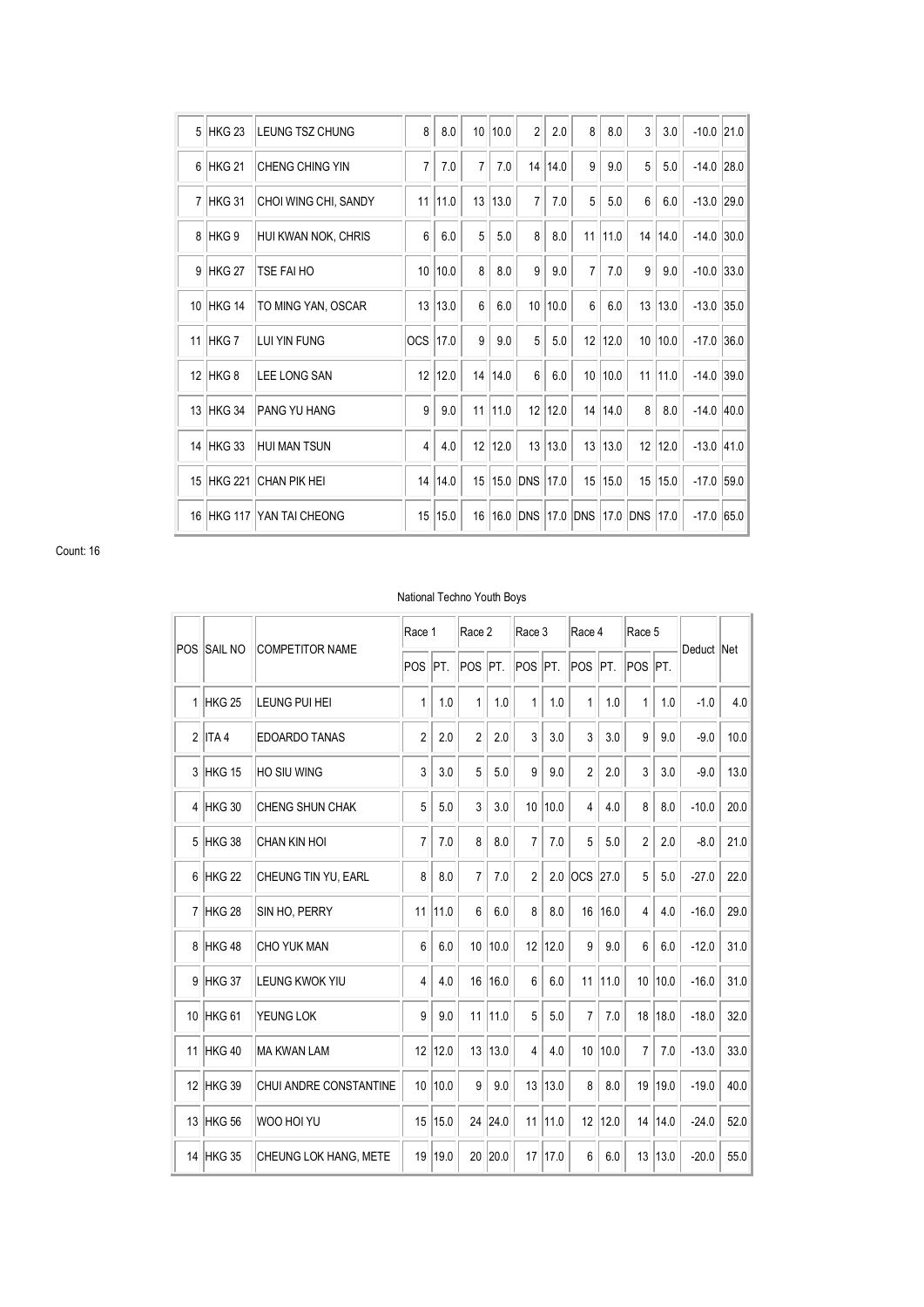| 15         | HKG41             | <b>FOK CHI SAM</b>      | OCS 27.0        |         | $\overline{4}$ | 4.0  | 14                  | 14.0    | 13         | 13.0 | <b>DNF</b>      | 27.0 | $-27.0$ | 58.0  |
|------------|-------------------|-------------------------|-----------------|---------|----------------|------|---------------------|---------|------------|------|-----------------|------|---------|-------|
| 16         | HKG <sub>55</sub> | CHOI WING SING, FOSTER  | 17              | 17.0    | 19             | 19.0 | 16                  | 16.0    | 15         | 15.0 | 15              | 15.0 | $-19.0$ | 63.0  |
| 17         | HKG <sub>52</sub> | CHOI YU SING, ORION     | 14              | 14.0    | 14             | 14.0 | 18                  | 18.0    | 20         | 20.0 | 17              | 17.0 | $-20.0$ | 63.0  |
| 18         | HKG47             | <b>MACK HO FUNG</b>     | 23              | 23.0    | 23             | 23.0 | 15 <sup>1</sup>     | 15.0    | 14         | 14.0 | 12              | 12.0 | $-23.0$ | 64.0  |
| 19         | HKG 79            | AU LING YEUNG           | 20              | 20.0    | 22             | 22.0 |                     | 19 19.0 | 17         | 17.0 | 11              | 11.0 | $-22.0$ | 67.0  |
| 20         | <b>HKG5282</b>    | <b>FUNG TSUN HIN</b>    | 13              | 13.0    | 12             |      | 12.0 DNF            | 27.0    | 18         | 18.0 | DNF             | 27.0 | $-27.0$ | 70.0  |
| 21         | HKG <sub>69</sub> | <b>FU CHING PIAS</b>    | 18              | 18.0    | 15             |      | 15.0 DNF 27.0       |         | 19         | 19.0 | <b>DNF</b>      | 27.0 | $-27.0$ | 79.0  |
| 22         | HKG <sub>59</sub> | <b>LUK KING YI</b>      |                 | 22 22.0 | 17             | 17.0 | <b>DNF 27.0 OCS</b> |         |            | 27.0 | 16              | 16.0 | $-27.0$ | 82.0  |
| 23         | HKG 78            | YIP CHUN TING           | 21              | 21.0    | 18             | 18.0 | <b>DNS</b>          | 27.0    | 21         | 21.0 | DNS             | 27.0 | $-27.0$ | 87.0  |
| 24         | HKG <sub>50</sub> | LEE XIAO ZE             | 16              | 16.0    | 21             | 21.0 | <b>DNF</b>          | 27.0    | <b>DNF</b> | 27.0 | <b>DNF</b>      | 27.0 | $-27.0$ | 91.0  |
| 25         | <b>HKG5342</b>    | CHEUNG YUK SHENG, BILLY | 24              | 24.0    | 25             | 25.0 | <b>DNF</b>          | 27.0    | <b>DNF</b> | 27.0 | <b>DNF</b>      | 27.0 | $-27.0$ | 103.0 |
| <b>DNS</b> | HKG42             | CHEUNG HOI YIN, HAYDN   | <b>DNS 27.0</b> |         | <b>DNS</b>     | 27.0 | DNS 27.0            |         | <b>DNS</b> | 27.0 | <b>DNS 27.0</b> |      | $-27.0$ | 108.0 |

## National Techno Youth Girls

| <b>POS</b>     | <b>SAIL NO</b>    | <b>COMPETITOR NAME</b>     | Race 1         |      | Race 2                  |      | Race 3         |      | Race 4          |      | Race 5             |      |              |      |
|----------------|-------------------|----------------------------|----------------|------|-------------------------|------|----------------|------|-----------------|------|--------------------|------|--------------|------|
|                |                   |                            | <b>POS</b>     | IPT. | POS PT.                 |      | <b>POS</b>     | PT.  | POS             | PT.  | POS <sup>IPT</sup> |      | Deduct Net   |      |
| $\mathbf{1}$   | HKG <sub>29</sub> | <b>NGAI YI LAM</b>         | $\overline{2}$ | 2.0  | 1                       | 1.0  | 1              | 1.0  | 1               | 1.0  | 1                  | 1.0  | $-2.0$       | 4.0  |
| $\mathfrak{p}$ | HKG <sub>26</sub> | CHAN TSZ WAI, JANUS        | $\mathbf{1}$   | 1.0  | $\overline{2}$          | 2.0  | $\overline{2}$ | 2.0  | $\overline{2}$  | 2.0  | $\overline{2}$     | 2.0  | $-2.0$       | 7.0  |
| 3              | HKG 74            | CADMAN JOANNA MARY         | $\overline{4}$ | 4.0  | $\overline{\mathbf{4}}$ | 4.0  | 5              | 5.0  | 3               | 3.0  | 3                  | 3.0  | $-5.0$       | 14.0 |
| 4              | <b>HKG44</b>      | CHAN HOI WAN, ANGELA       | $\overline{3}$ | 3.0  | 3                       | 3.0  | 4              | 4.0  | <b>DNS</b>      | 13.0 | <b>DNS</b>         | 13.0 | $-13.0$      | 23.0 |
| 5              | ITA 49            | <b>MARTA TANAS</b>         | 6              | 6.0  | 5                       | 5.0  | 3              | 3.0  | <b>OCS</b>      | 13.0 | <b>DNS</b>         | 13.0 | $-13.0$ 27.0 |      |
| 6              | HKG <sub>63</sub> | <b>LEE CHEUK NING</b>      | $\overline{7}$ | 7.0  | $\overline{7}$          | 7.0  | <b>DNS</b>     | 13.0 | $\overline{4}$  | 4.0  | <b>DNS</b>         | 13.0 | $-13.0$      | 31.0 |
| $\overline{7}$ | HKG <sub>64</sub> | <b>LAM CHEUK YU</b>        | 5              | 5.0  | 6                       | 6.0  | <b>DNS</b>     | 13.0 | <b>DNS</b>      | 13.0 | <b>DNS</b>         | 13.0 | $-13.0$      | 37.0 |
| <b>DNS</b>     | HKG 19            | <b>SEK NGAI TSIN</b>       | <b>DNS</b>     | 13.0 | <b>DNS</b>              | 13.0 | <b>DNS</b>     | 13.0 | <b>DNS 13.0</b> |      | <b>DNS</b>         | 13.0 | $-13.0$      | 52.0 |
| <b>DNS</b>     | HKG <sub>54</sub> | KAN YIK HEI                | <b>DNS</b>     | 13.0 | <b>DNS</b>              | 13.0 | <b>DNS</b>     | 13.0 | <b>DNS</b>      | 13.0 | <b>DNS</b>         | 13.0 | $-13.0$      | 52.0 |
| <b>DNS</b>     | HKG <sub>68</sub> | <b>FAN LOK HEI, RACHEL</b> | <b>DNS</b>     | 13.0 | <b>DNS</b>              | 13.0 | <b>DNS</b>     |      | 13.0 DNS        | 13.0 | <b>DNS</b>         | 13.0 | $-13.0$ 52.0 |      |
| <b>DNS</b>     | HKG 75            | <b>WONG NIKKI</b>          | <b>DNS</b>     | 13.0 | <b>DNS</b>              | 13.0 | <b>DNS</b>     | 13.0 | <b>DNS</b>      | 13.0 | <b>DNS</b>         | 13.0 | $-13.0$      | 52.0 |
| <b>DNS</b>     | HKG 71            | <b>TSE YUEN TING</b>       | <b>DNS</b>     | 13.0 | <b>DNS</b>              | 13.0 | <b>DNS</b>     | 13.0 | DNS             | 13.0 | <b>DNS</b>         | 13.0 | $-13.0$      | 52.0 |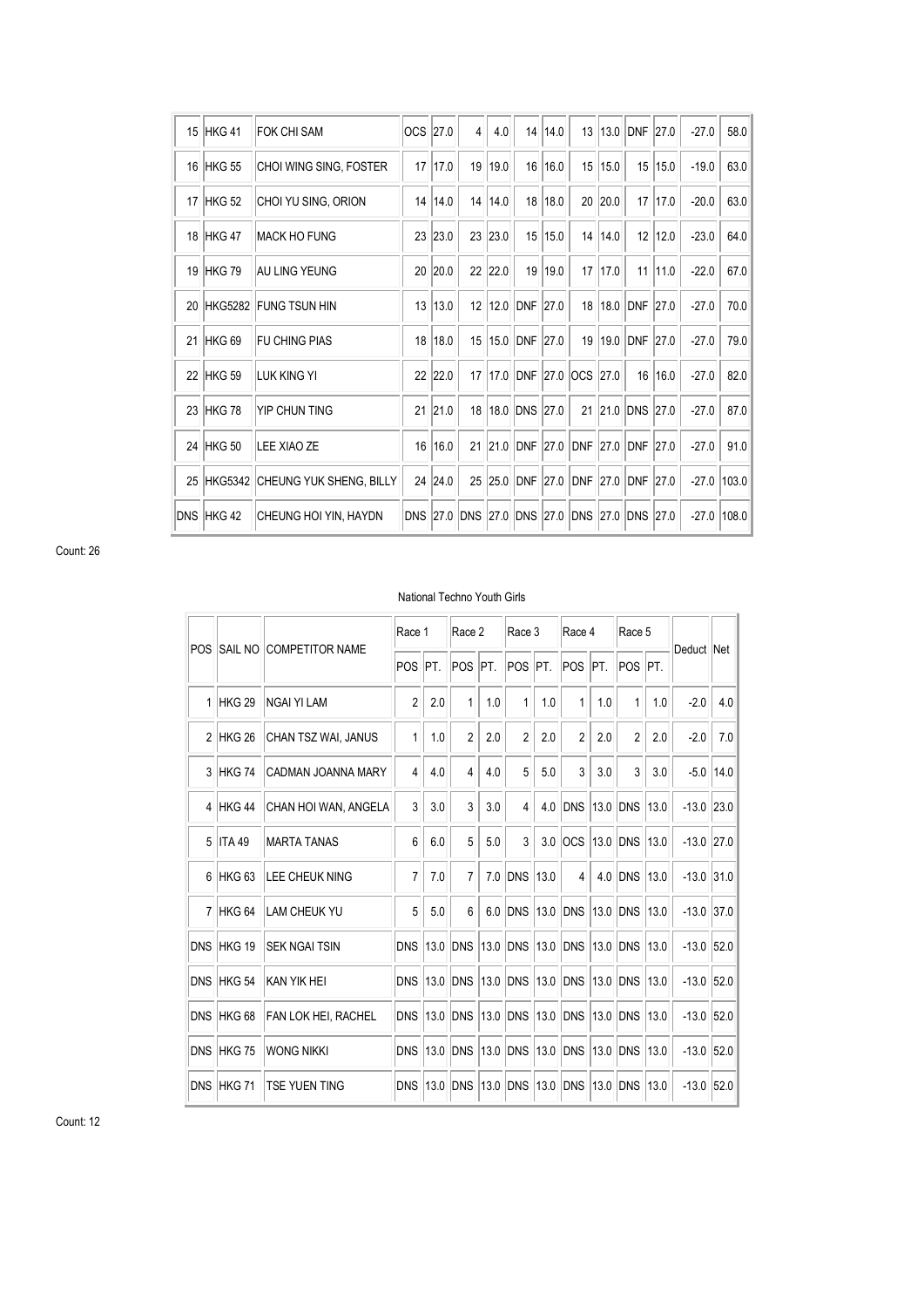| POS            |                   | <b>SAIL NO COMPETITOR NAME</b> | Race 1         |      | Race 2         |      | Race 3               |      | Race 4         |      | Race 5         |         | Deduct Net   |             |
|----------------|-------------------|--------------------------------|----------------|------|----------------|------|----------------------|------|----------------|------|----------------|---------|--------------|-------------|
|                |                   |                                | <b>POS</b>     | PT.  | POS            | PT.  | POS <sup>I</sup> PT. |      | POS PT.        |      | POS PT.        |         |              |             |
| $\mathbf{1}$   | ITA <sub>4</sub>  | <b>EDOARDO TANAS</b>           | 1              | 1.0  | 1              | 1.0  | 1                    | 1.0  | $\mathbf{1}$   | 1.0  | 3              | 3.0     | $-3.0$       | 4.0         |
| $\mathfrak{p}$ | HKG48             | <b>CHO YUK MAN</b>             | $\overline{2}$ | 2.0  | 3              | 3.0  | 5                    | 5.0  | 3              | 3.0  | 1              | 1.0     | $-5.0$       | 9.0         |
| 3              | HKG40             | <b>MA KWAN LAM</b>             | 4              | 4.0  | 5              | 5.0  | $\sqrt{2}$           | 2.0  | $\overline{4}$ | 4.0  | $\overline{2}$ | 2.0     | $-5.0$       | 12.0        |
| 4              | HKG <sub>61</sub> | YEUNG LOK                      | 3              | 3.0  | 4              | 4.0  | 3                    | 3.0  | $\overline{c}$ | 2.0  | 8              | 8.0     | $-8.0$       | $12.0$      |
| 5              | HKG 56            | WOO HOI YU                     | 5              | 5.0  | 12             | 12.0 | $\overline{4}$       | 4.0  | 5              | 5.0  | 5              | 5.0     | $-12.0$      | 19.0        |
| 6              | HKG41             | <b>FOK CHI SAM</b>             | <b>OCS</b>     | 13.0 | $\overline{2}$ | 2.0  | 6                    | 6.0  | 6              | 6.0  | 9              | 9.0     | $-13.0$ 23.0 |             |
| $\overline{7}$ | HKG 55            | CHOI WING SING, FOSTER         | $\overline{7}$ | 7.0  | 9              | 9.0  | $\overline{7}$       | 7.0  | $\overline{7}$ | 7.0  | 6              | 6.0     |              | $-9.0$ 27.0 |
| 8              | HKG 79            | AU LING YEUNG                  | 9              | 9.0  | 11             | 11.0 | 8                    | 8.0  | 8              | 8.0  | 4              | 4.0     | $-11.0$ 29.0 |             |
| 9              | HKG <sub>69</sub> | <b>FU CHING PIAS</b>           | 8              | 8.0  | 6              | 6.0  | <b>DNF</b>           | 13.0 | 9              | 9.0  | DNF            | 13.0    | $-13.0$ 36.0 |             |
| 10             | HKG <sub>59</sub> | LUK KING YI                    | 11             | 11.0 | $\overline{7}$ | 7.0  | <b>DNF</b>           | 13.0 | OCS 13.0       |      | $\overline{7}$ | 7.0     | $-13.0$ 38.0 |             |
| 11             | HKG 50            | LEE XIAO ZE                    | 6              | 6.0  | 10             | 10.0 | DNF                  | 13.0 | <b>DNF</b>     | 13.0 |                | 10 10.0 | $-13.0$ 39.0 |             |
| 12             | HKG 78            | YIP CHUN TING                  | 10             | 10.0 | 8              | 8.0  | <b>DNS</b>           | 13.0 | 10             | 10.0 | <b>DNS</b>     | 13.0    | $-13.0$ 41.0 |             |

#### National Techno Junior Boys

Count: 12

#### National Techno Junior Girls

| POS. |                   | <b>SAIL NO COMPETITOR NAME</b> | Race 1         |       | Race 2         |     | Race 3                                  |     | Race 4         |     | Race 5       |     | Deduct Net |               |
|------|-------------------|--------------------------------|----------------|-------|----------------|-----|-----------------------------------------|-----|----------------|-----|--------------|-----|------------|---------------|
|      |                   |                                |                |       |                |     | POS PT. POS PT. POS PT. POS PT. POS PT. |     |                |     |              |     |            |               |
|      | 1 HKG 74          | CADMAN JOANNA MARY             | $\mathbf{1}$   | 1.0   | $\mathbf{1}$   | 1.0 | 1                                       | 1.0 | 1              | 1.0 | $\mathbf{1}$ | 1.0 | $-1.0$     | 4.0           |
|      | 2 HKG 63          | <b>LEE CHEUK NING</b>          |                | 3 3.0 |                |     | 3 3.0 DNS 8.0                           |     | 2 <sup>1</sup> |     | 2.0 DNS 8.0  |     |            | $-8.0$   16.0 |
|      | 3 HKG 64          | <b>LAM CHEUK YU</b>            | $\mathfrak{p}$ | 2.0   | $\mathfrak{p}$ |     | 2.0 DNS 8.0 DNS 8.0 DNS 8.0             |     |                |     |              |     |            | $-8.0$ 20.0   |
|      | DNS HKG 54        | KAN YIK HEI                    | DNS            |       |                |     | 8.0 DNS 8.0 DNS 8.0 DNS                 |     |                |     | 8.0 DNS 8.0  |     |            | $-8.0$ 32.0   |
|      | DNS HKG 68        | FAN LOK HEI, RACHEL            | DNS            |       |                |     | 8.0 DNS 8.0 DNS 8.0 DNS 8.0 DNS 8.0     |     |                |     |              |     |            | $-8.0$ 32.0   |
|      | DNS HKG 75        | Wong Nikki                     | DNS            |       | 8.0 DNS        |     | 8.0 DNS 8.0 DNS                         |     |                |     | 8.0 DNS 8.0  |     |            | $-8.0$ 32.0   |
|      | <b>DNS HKG 71</b> | <b>TSE YUEN TING</b>           | DNS            |       | 8.0 DNS        |     | 8.0 DNS 8.0 DNS                         |     |                | 8.0 | DNS 8.0      |     |            | $-8.0$ 32.0   |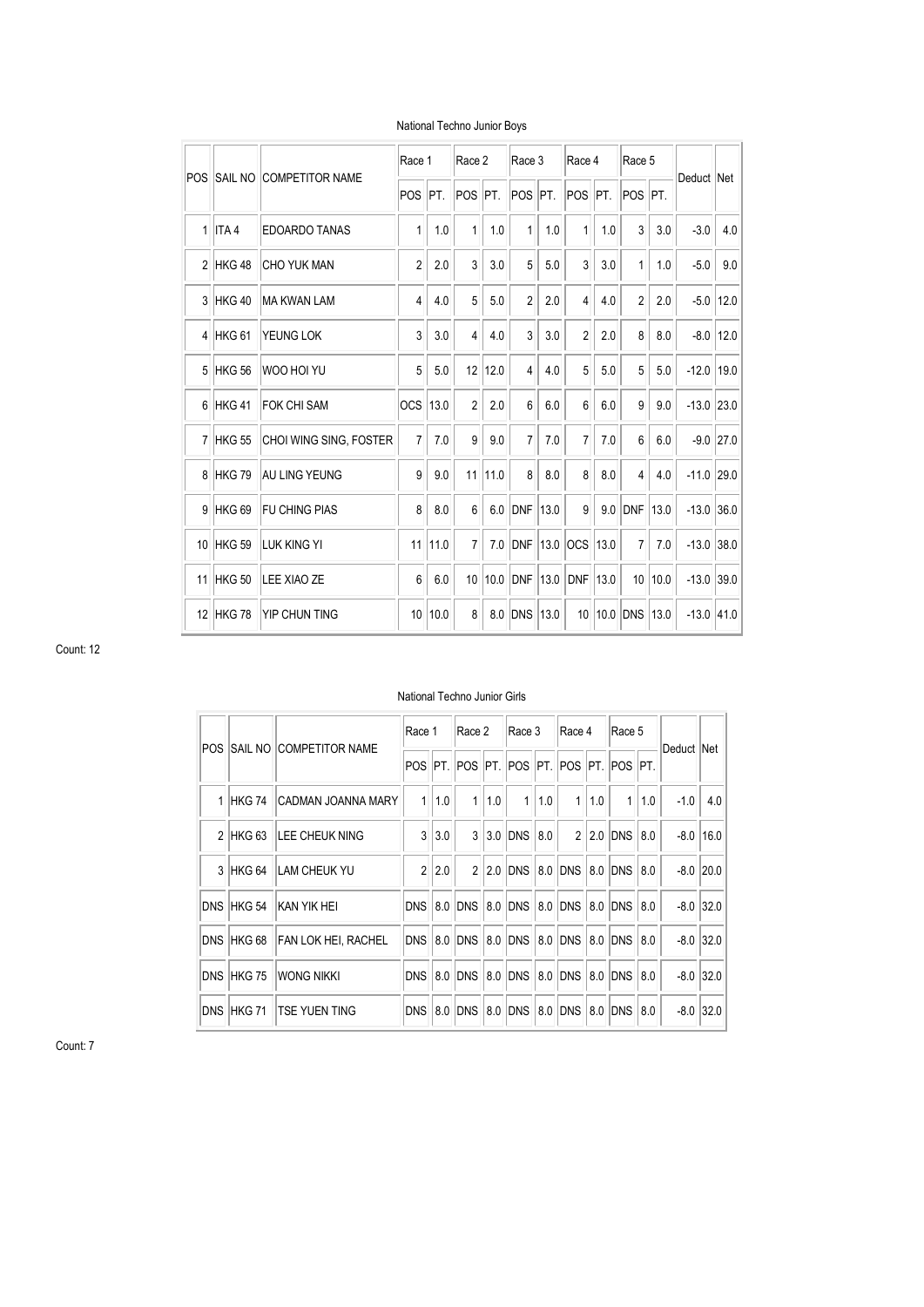| POS. | <b>SAIL NO</b> | <b>COMPETITOR NAME</b>            | Race 1           |       | Race 2         |     | Race 3                            |     | Race 4          |     | Race 5         |       | Deduct Net |               |
|------|----------------|-----------------------------------|------------------|-------|----------------|-----|-----------------------------------|-----|-----------------|-----|----------------|-------|------------|---------------|
|      |                |                                   |                  |       |                |     | POS   PT.   POS   PT.   POS   PT. |     | POS PT. POS PT. |     |                |       |            |               |
|      |                | 1 HKG4449 MA YIK KAU              | $\mathbf{1}$     | 1.0   | 1              | 1.0 | $\mathbf{1}$                      | 1.0 | $\mathbf{1}$    | 1.0 | 1 <sup>1</sup> | 1.0   | $-1.0$     | 4.0           |
|      |                | 2 HKG4900 LICHAK TSUN             |                  | 2 2.0 | $\overline{2}$ | 2.0 | 3                                 | 3.0 | $\overline{2}$  | 2.0 |                | 2 2.0 | $-3.0$     | 8.0           |
|      | 3 HKG5257      | ICHAN WAI YU                      | $\mathbf{3}$     | 3.0   | $\overline{4}$ | 4.0 | $\overline{2}$                    | 2.0 | $\overline{3}$  | 3.0 |                | 3 3.0 |            | $-4.0$   11.0 |
|      | 4 HKG 200      | WONG WAI MAN                      |                  | 5 5.0 | $\mathbf{3}$   | 3.0 | $\overline{4}$                    | 4.0 | 5 <sup>1</sup>  | 5.0 | 4              | 4.0   |            | $-5.0$   16.0 |
|      |                | 5 HKG5273 CHEUNG HO FAI           |                  | 4 4.0 | $6\phantom{.}$ | 6.0 | 5                                 | 5.0 | $\overline{4}$  | 4.0 |                | 5 6.0 |            | $-6.0$   19.0 |
|      |                | 6 HKG4769 CHAU CHEUK YUI, SHERMAN | $6 \overline{6}$ | 6.0   | 5 <sup>5</sup> | 5.0 | $6 \,$                            | 6.0 | 6               |     | 6.0 DNS 8.0    |       |            | $-8.0$ 23.0   |
|      |                | 7 HKG4767 KWONG TSZ WING          |                  | 7 7.0 | $\overline{7}$ |     | 7.0 DNS                           | 8.0 | $\overline{7}$  |     | 7.0 DNS 8.0    |       |            | $-8.0$ 29.0   |

#### National Raceboard 7.8 Men

Count: 7

# National Raceboard 7.8 Women

| POS ISAIL NO | <b>COMPETITOR NAME</b>   | Race 1         |       | Race 2 |  | Race 3                |  | Race 4 |  | Race 5                                                    |       |            |               |
|--------------|--------------------------|----------------|-------|--------|--|-----------------------|--|--------|--|-----------------------------------------------------------|-------|------------|---------------|
|              |                          |                |       |        |  |                       |  |        |  | POS   PT.   POS   PT.   POS   PT.   POS   PT.   POS   PT. |       | Deduct Net |               |
|              | 1 HKG 888 CHAN KA YAN    |                | 3 3.0 |        |  | $3 3.0 $ 1 1.0  1 1.0 |  |        |  |                                                           | 1 1.0 | $-3.0$     | 6.0           |
|              | 2 HKG4932 CHAN YAU CHING |                | 1.0   |        |  | $1$  1.0 DNS 4.0      |  |        |  | 3 3.0 DNS 4.0                                             |       |            | $-4.0$ 9.0    |
|              | 3 HKG5074 LEONG HIU YEE  | 2 <sub>1</sub> | 2.0   |        |  | 2 2.0 DNS 4.0         |  |        |  | 2 2.0 DNS 4.0                                             |       |            | $-4.0$   10.0 |

Count: 3

# National Raceboard 7.8 Youth

|   | POS ISAIL NO | <b>COMPETITOR NAME</b>            |                | Race 1      |                | Race 2 |                                           | Race 3 |                | Race 4 |                | Race 5 | Deduct Net |               |
|---|--------------|-----------------------------------|----------------|-------------|----------------|--------|-------------------------------------------|--------|----------------|--------|----------------|--------|------------|---------------|
|   |              |                                   |                |             |                |        | POS PT POS PT POS PT POS PT POS PT POS PT |        |                |        |                |        |            |               |
| 1 |              | <b>HKG4900 LI CHAK TSUN</b>       | 1              | $\vert$ 1.0 | $\mathbf{1}$   | 1.0    | 1 <sup>1</sup>                            | 1.0    | $\mathbf{1}$   | 1.0    | $\mathbf{1}$   | 1.0    | $-1.0$     | 4.0           |
|   |              | 2 HKG5273 CHEUNG HO FAI           | $\overline{2}$ | 2.0         | 5 <sup>5</sup> | 5.0    | $\overline{2}$                            | 2.0    | $\overline{2}$ | 2.0    | $\overline{2}$ | 3.0    | $-5.0$     | 9.0           |
|   |              | 3 HKG4769 CHAU CHEUK YUI, SHERMAN | 5 <sup>1</sup> | 5.0         | $\mathbf{3}$   | 3.0    | $\mathbf{3}$                              | 3.0    |                |        | $3 3.0 $ DNS   | 7.0    |            | $-7.0$   14.0 |
|   |              | 4 HKG4932 CHAN YAU CHING          | 3              | 3.0         |                |        | 2 2.0 DNS 7.0                             |        | 5 <sup>1</sup> |        | 5.0 DNS        | 7.0    |            | $-7.0$   17.0 |
|   |              | 5 HKG5074 LEONG HIU YEE           | $\overline{4}$ | 4.0         | 4 <sup>1</sup> |        | 4.0 DNS                                   | 7.0    | 4 <sup>1</sup> |        | 4.0 DNS        | 7.0    |            | $-7.0$ 19.0   |
|   |              | 6 HKG4767 KWONG TSZ WING          | 6              | 6.0         |                |        | 6 6.0 DNS                                 | 7.0    | 6              |        | 6.0 DNS        | 7.0    |            | $-7.0$ 25.0   |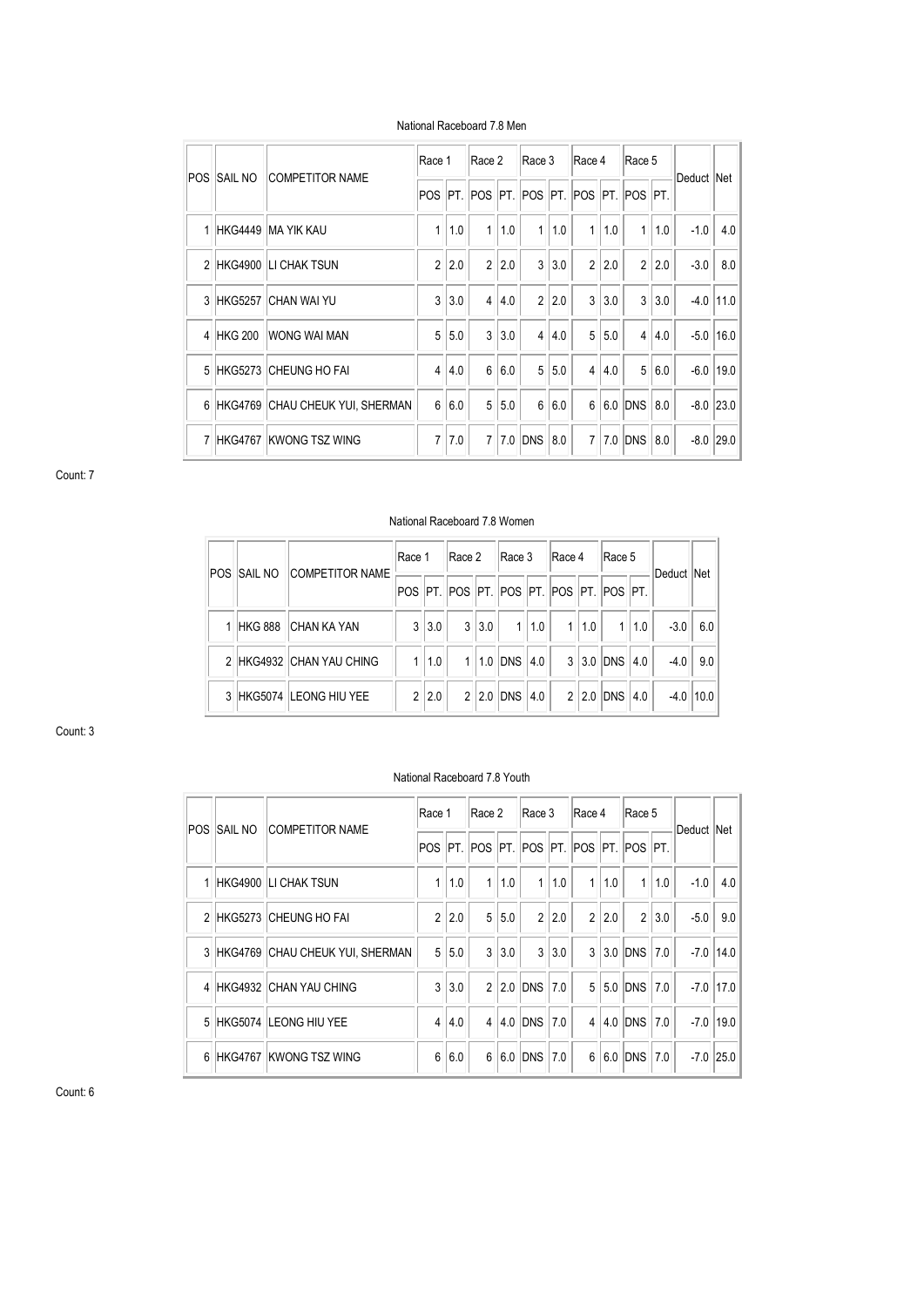|            |                |                        | Race 1         |      | Race 2      |      | Race 3          |      | Race 4         |      | Race 5     |      | Deduct Net |      |
|------------|----------------|------------------------|----------------|------|-------------|------|-----------------|------|----------------|------|------------|------|------------|------|
| <b>POS</b> | <b>SAIL NO</b> | <b>COMPETITOR NAME</b> | POS            | PT.  | POS         | PT.  | POS             | PT.  | POS            | IPT. | POS        | IPT. |            |      |
| 1          | <b>HKG 607</b> | <b>SHEK JANSON</b>     | 4              | 4.0  | 2           | 2.0  | 4               | 4.0  | 1              | 1.0  | 1          | 1.0  | $-4.0$     | 8.0  |
|            | 2 HKG 679      | CHAN JAY               | 3              | 3.0  | 3           | 3.0  | 11              | 11.0 | 3              | 3.0  | 6          | 6.0  | -11.0      | 15.0 |
| 3          | <b>HKG 678</b> | <b>LAM CHUN PO</b>     | $\overline{c}$ | 2.0  | 9           | 9.0  | 3               | 3.0  | 12             | 12.0 | 2          | 2.0  | $-12.0$    | 16.0 |
|            | 4 HKG 608      | LEUNG CHUN KIT, ANDREW | 5              | 5.0  | 6           | 6.0  | 5               | 5.0  | 4              | 4.0  | 3          | 3.0  | $-6.0$     | 17.0 |
| 5          | <b>HKG 601</b> | CHOW TSZ HEI           | 1              | 1.0  | 1           | 1.0  | 7               | 7.0  | 9              | 9.0  | 8          | 8.0  | $-9.0$     | 17.0 |
| 6          | <b>HKG 675</b> | LAI CHEUK HIN, CYRUS   | 9              | 9.0  | 10          | 10.0 | $\overline{2}$  | 2.0  | $\overline{2}$ | 2.0  | 4          | 4.0  | $-10.0$    | 17.0 |
| 7          | <b>HKG 652</b> | TANG CHI LONG          | 6              | 6.0  | 8           | 8.0  | 1               | 1.0  | 5              | 5.0  | 7          | 7.0  | -8.0       | 19.0 |
| 8          | <b>HKG 604</b> | WONG HON SHING         | 8              | 8.0  | 5           | 5.0  | 12              | 12.0 | 8              | 8.0  | 5          | 5.0  | $-12.0$    | 26.0 |
| 9          | <b>HKG1608</b> | <b>HO SUM LONG</b>     | 7              | 7.0  | 7           | 7.0  | 8               | 8.0  | 6              | 6.0  | 10         | 10.0 | $-10.0$    | 28.0 |
| 10         | HKG 610        | LAM LING PO            | 11             | 11.0 | 4           | 4.0  | 9               | 9.0  | 7              | 7.0  | 9          | 9.0  | $-11.0$    | 29.0 |
| 11         | <b>HKG 663</b> | YAU C K, THOMAS        | 10             | 10.0 | DSQ         | 20.0 | 6               | 6.0  | 10             | 10.0 | 12         | 12.0 | $-20.0$    | 38.0 |
|            | 12 HKG 661     | <b>CHAN CHI KONG</b>   | 15             | 15.0 | 11          | 11.0 | 10 <sup>1</sup> | 10.0 | 11             | 11.0 | 11         | 11.0 | $-15.0$    | 43.0 |
| 13         | <b>HKG1606</b> | <b>IP TSUN HEI</b>     | 13             | 13.0 | 12          | 12.0 | <b>DNS</b>      | 20.0 | DNS            |      | 20.0 DNS   | 20.0 | $-20.0$    | 65.0 |
| 14         | <b>HKG 660</b> | CHIU SIN CHUN          | 12             | 12.0 | 15          | 15.0 | <b>DNS</b>      | 20.0 | <b>DNS</b>     | 20.0 | <b>DNS</b> | 20.0 | $-20.0$    | 67.0 |
| 15         | <b>HKG 600</b> | LI KAI WING, WILSON    | 14             | 14.0 | 13          | 13.0 | <b>DNS</b>      | 20.0 | <b>DNS</b>     | 20.0 | <b>DNS</b> | 20.0 | $-20.0$    | 67.0 |
| 16         | <b>HKG 696</b> | LAI WING SAM           | 16             | 16.0 | 14          | 14.0 | <b>DNS</b>      | 20.0 | <b>DNS</b>     | 20.0 | <b>DNS</b> | 20.0 | -20.0      | 70.0 |
|            | 17 HKG 459     | <b>AIDEN WATERS</b>    | 17             | 17.0 | <b>DNS</b>  | 20.0 | <b>DNS</b>      | 20.0 | DNS            | 20.0 | <b>DNS</b> | 20.0 | $-20.0$    | 77.0 |
| DNS        | <b>HKG1601</b> | CHAU TSZ YAU, RYAN     | <b>DNS</b>     | 20.0 | <b>DNS</b>  | 20.0 | <b>DNS</b>      | 20.0 | <b>DNS</b>     | 20.0 | <b>DNS</b> | 20.0 | -20.0      | 80.0 |
|            | DNF HKG 649    | TIN HONG YUEN          | <b>RET</b>     | 20.0 | <b>IDNS</b> | 20.0 | <b>DNS</b>      | 20.0 | <b>DNS</b>     | 20.0 | <b>DNS</b> | 20.0 | $-20.0$    | 80.0 |

# National Raceboard 7.8 Minim Boys

Count: 19

#### National Raceboard 7.8 Minim Girls

| <b>POS</b> | Isail no  | <b>COMPETITOR NAME</b>   | Race 1         |     | Race 2         |     | Race 3         |     | Race 4                  |     | Race 5         |     | Deduct Net    |               |
|------------|-----------|--------------------------|----------------|-----|----------------|-----|----------------|-----|-------------------------|-----|----------------|-----|---------------|---------------|
|            |           |                          | <b>POS</b>     | PT  | POS PT.        |     |                |     | POS PT. POS PT. POS PT. |     |                |     |               |               |
|            |           | 1 HKG 677 MAK CHEUK WING | $\mathbf{1}$   | 1.0 | 1 <sub>1</sub> | 1.0 | 1              | 1.0 | 2 <sup>1</sup>          | 2.0 | $\mathbf{1}$   | 1.0 | $-2.0$        | 4.0           |
|            | 2 HKG 670 | <b>CHAN SZE CHIT</b>     | $\overline{4}$ | 4.0 | $\overline{2}$ | 2.0 | $\overline{2}$ | 2.0 | 3 <sup>1</sup>          | 3.0 | $\overline{2}$ | 2.0 | $-4.0$        | 9.0           |
|            | 3 HKG 651 | <b>SO CHO KWAN</b>       | 5              | 5.0 | $\overline{4}$ | 4.0 | 3              | 3.0 | 1 <sup>1</sup>          | 1.0 | 3              | 3.0 |               | $-5.0$   11.0 |
|            |           | 4 HKG 694 KWOK YING TUNG | 3              | 3.0 | 3 <sup>1</sup> |     | 3.0 DNS 10.0   |     | $\overline{4}$          |     | 4.0 DNS 10.0   |     | $-10.0$  20.0 |               |